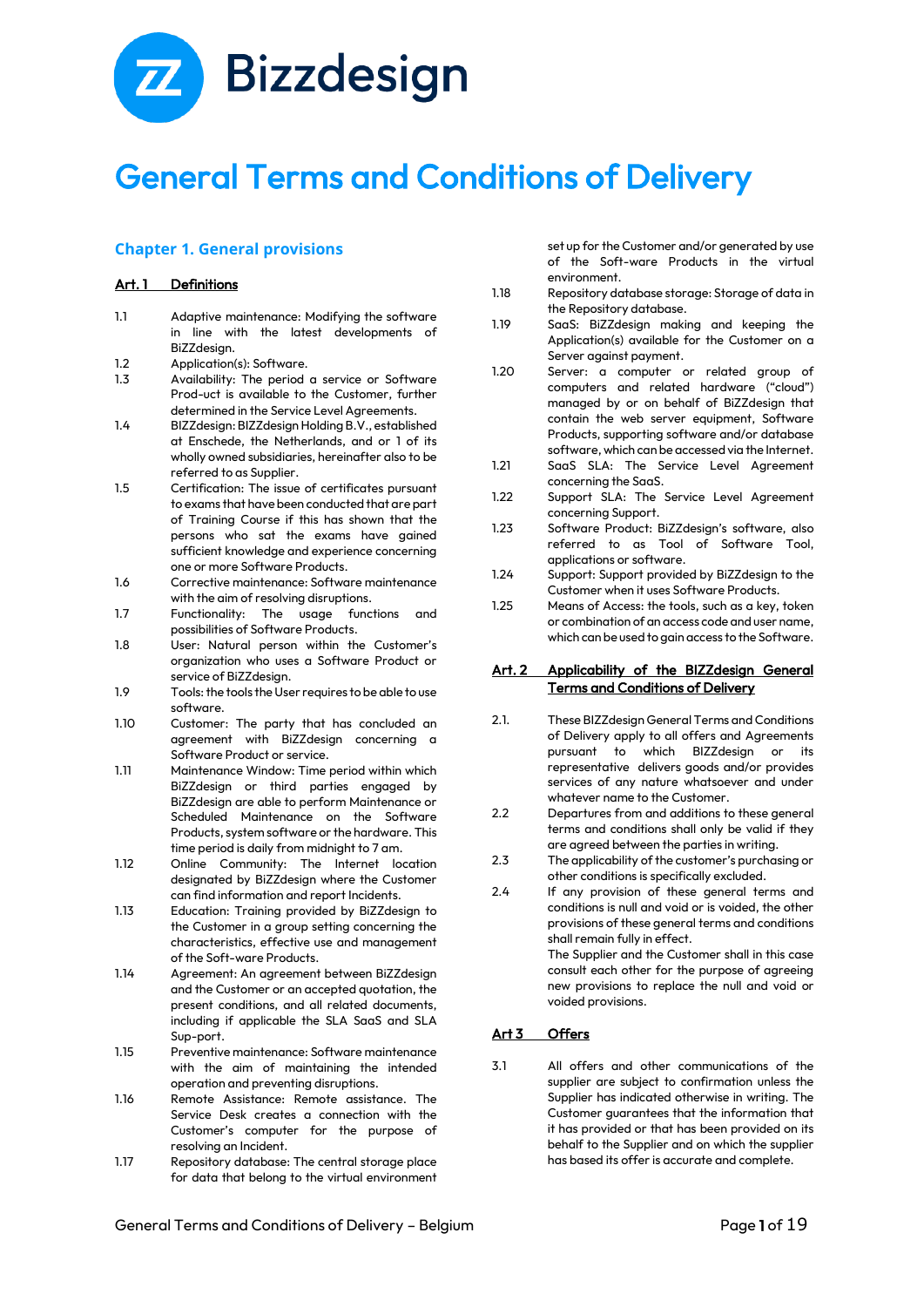

#### Art 4 Assignments

- 4.1 Supplier is only bound by assignments issued in writing by the customer and accepted in writing by Supplier. The same applies to changes or additions to assignments and agreements.
- 4.2 Changes or additions confirmed in writing by Supplier to the Customer are deemed to have been accepted by the customer unless the customer has objected thereto within seven (7) days after the date of the confirmation.

## Art 5 Price and payment

- 5.1 The prices to be paid are included in the quotation or in another document agreed between the parties. The prices are indicated exclusive of taxes and levies and exclusive of any travel, transport and insurance costs. Supplier is allowed to adjust the prices after each year without such resulting in a ground for termination or dissolution.
- 5.2 The Customer is required to pay Supplier's invoices within thirty (30) days after the invoice date in the manner stated on the invoice.
- 5.3 In the event of non-payment or late payment of invoices, the Customer will be in default by operation of law without such requiring notice of default. Interest of 1% a month will be due on the outstanding amount. Partial payments will first serve to pay outstanding interest and then to pay for outstanding invoice amounts. If the Customer does not pay or does not pay on time, Supplier will have the right to refer the claim to third parties for collection. All judicial and extrajudicial costs are for the account of the Customer. Supplier may choose to charge a collection rate of 15% for the extrajudicial collection costs or to charge the actual extrajudicial costs subject to a minimum of EUR 100.
- 5.4 If there is room for reasonable doubt on the basis of general or special facts and circumstances that the Customer will be able (to continue) to comply with its payment obligations towards Supplier, Supplier will have the right before Supplier complies any further with its obligations arising from the Agreement, to demand that the Customer provides additional security, for example in the shape of a guarantee, bank guarantee or a security deposit. The amount thereof will not exceed the amount that will be owed by the Customer within reason over a period of twelve (12) calendar months, unless otherwise agreed. In the case of SaaS, Supplier has the right to block access to the SaaS in whole or in part seven (7) days after a prior demand for payment or notice of default, if the Customer fails to comply with any obligation arising from this Agreement or from another agreement with Supplier.
- 5.5 All prices are exclusive of turnover tax (VAT) and other levies imposed by the government. All prices stated by the Supplier are in euros (EUR) and the Customer must make all payments in euros.
- 5.6 The Customer may not derive any rights or expectations from a cost estimate or budget issued by the Supplier unless the parties have otherwise agreed in writing. An available budget made known to the Supplier by the Customer shall only apply as a (fixed) price agreed between the parties for the performance to be delivered by the Supplier if this has been expressly agreed in writing.
- 5.7 If, according to the contract concluded between the parties, the customer consists of several natural persons and/or legal entities, each of these natural persons and/or legal entities shall be jointly and severally liable towards the Supplier for performance of the contract.
- 5.8 Information from the Supplier's records shall count as conclusive evidence with respect to the performance delivered by the Supplier and the amounts owed by the Customer for delivery of this performance, without prejudice to the Customer's right to produce evidence to the contrary.
- 5.9 The parties shall record the date or dates on which the Supplier shall charge the Customer for the performance agreed in the Agreement. Amounts owed must be paid by the Customer in accordance with the agreed payment terms or the payment terms stated on the invoice. The Customer may not suspend any payment and may also not set off any amounts owed.

#### Art 6 Complaints

- 6.1 The Customer is required to notify any complaints about the products or services that have been delivered or the amount of the invoice to Supplier in writing and with an accurate substantiation within seven (7) days failing which the Customer will be deemed to have accepted the products or services delivered or the amount of the invoice. A complaint does not give the Customer the right to suspend its payment obligations.
- 6.2 If a complaint is upheld, Supplier has the right, while maintaining the Agreement, to credit an amount to be determined in mutual consultation or to perform a new (partial) delivery, or to perform additional services in mutual .<br>consultation.

## Art 7 Term, termination and cancellation of the Agreement

- 7.1 Agreements with Supplier are concluded for a term of one (1) year, unless otherwise agreed in writing. Agreements with Supplier are tacitly renewed for the duration of one (1) year, unless otherwise agreed in writing. Each party has the right to terminate an agreement by means of a registered letter effective as of the end of the aforementioned term with due observance of a notice period of three (3) months before the end of the Agreement.
- 7.2 Each party has the right to dissolve the Agreement in connection with an attributable failure to comply with the Agreement if the other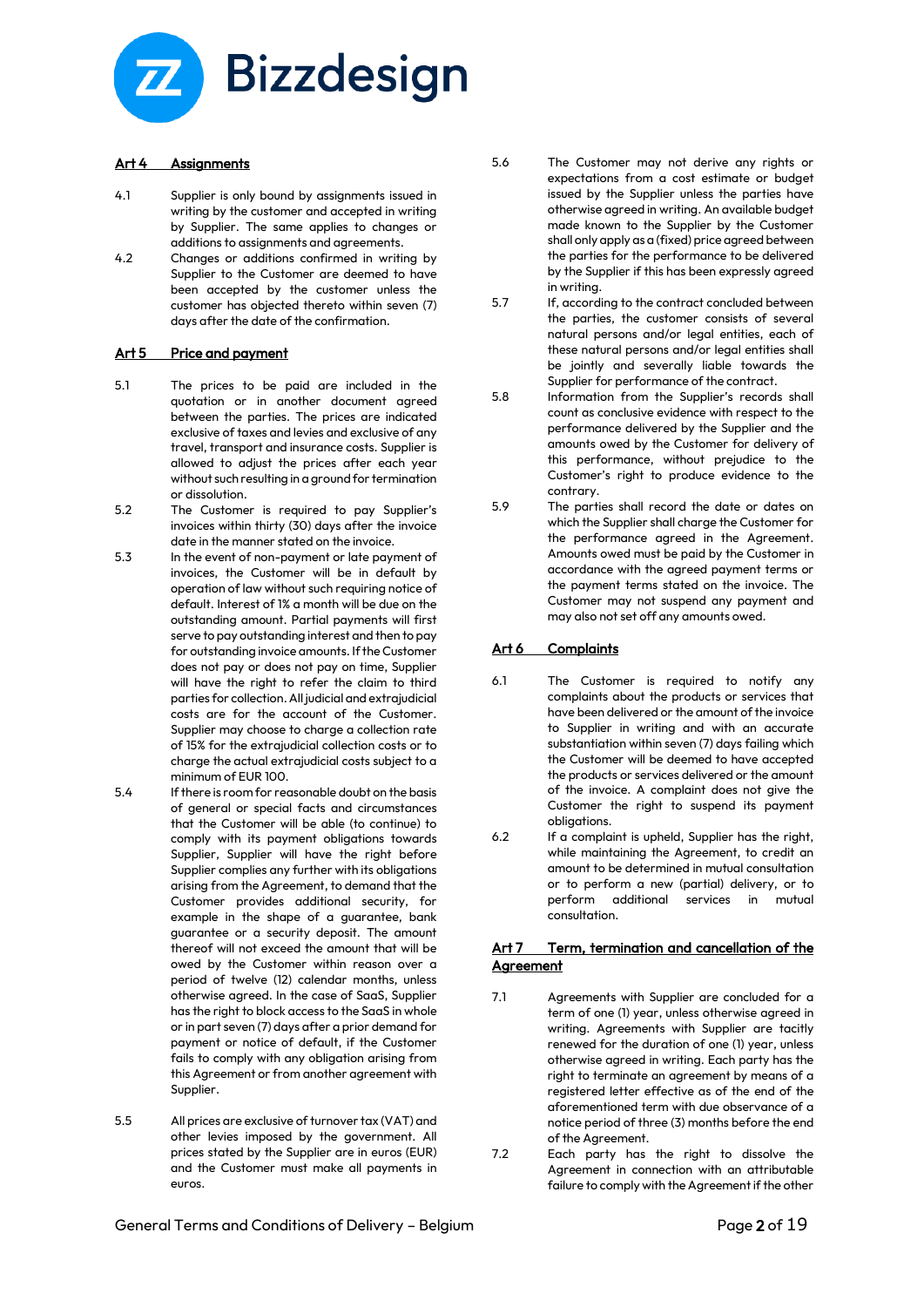

party attributably fails to comply with essential obligations arising from the Agreement. Dissolution is only possible following full and detailed written notice of default that provides a reasonable term for remedying the failure. Any payment obligation on the part of the Customer and all other obligations to cooperate on the part of the Customer or third parties to be engaged by the Customer always apply as essential obligations arising from this Agreement.

- 7.3 Performances in implementation of the Agreement already carried out at the moment of dissolution as referred to above cannot be undone, unless the Customer demonstrates that Supplier is in default as regards an essential part of those performances. In that case, the value of the performances already carried out by Supplier for the Customer (subject to evidence to the contrary) or similar to the compensations already paid, will be determined. Amounts invoiced by Supplier before the dissolution in connection with what has already been performed or delivered properly by Supplier in implementation of the Agreement will remain due in full with due observance of the provisions of the previous sentence and will become immediately due and payable at the moment of dissolution or termination.
- 7.4 The Customer does not have the right to terminate the agreement early.
- 7.5 The Supplier shall make reasonable efforts to comply to the greatest extent possible with the terms and delivery periods and/or dates and delivery dates, whether or not these are firm deadlines and/or dates, that it has specified or that have been agreed between the parties. The interim dates and delivery dates specified by the Supplier or agreed between the parties shall always apply as target dates, shall not bind the Supplier and shall always be indicative.
- 7.6 If a term is likely to be exceeded, the Supplier and Customer shall consult with each other about the consequences of the term being exceeded in relation to further planning.
- 7.7 In all cases, therefore also if the parties have agreed firm deadlines and delivery periods or dates and delivery dates, the Supplier shall only be in default as a result of a period of time being exceeded after the Customer has declared the Supplier to be in default in writing and a reasonable term that the Customer granted to the Supplier to remedy the breach has passed. The notice of default must describe the breach as comprehensively and in as much detail as possible in order to give the Supplier the opportunity to respond adequately.
- 7.8 If it has been agreed that the work under the contract is to be performed in phases, the Supplier shall be entitled to postpone the start of a phase's work until the Customer has approved the results of the preceding phase in writing.
- 7.9 The Supplier shall not be bound by a date or delivery date or term or delivery period, whether or not final, if the parties have agreed an amendment to the content or scope of the contract (additional work, a change of

specifications and so on) or a change in approach with respect to performance of the contract, or if the customer fails to fulfil its obligations arising from the contract or fails to do so on time or in full. The need for or occurrence of additional work during performance of the contract shall never constitute a reason for the Customer to give notice of termination or to rescind (in Dutch: 'ontbinden') the Agreement.

- 7.10 An Agreement which has been entered into for an indefinite period of time may be terminated by either of the parties in writing following consultation between the parties. Reasons for the termination must be stated. If a notice period has not been agreed between the parties, a reasonable period must be observed when notice of termination is given. The Supplier is never obliged to pay any compensation due to termination.
- 7.11 Either of the parties may terminate the contract in writing, in whole or in part, without notice of default being required and with immediate effect, if the other party is granted a moratorium, whether or not provisional, a petition for bankruptcy is filed for the other party or the company of the other party is liquidated or dissolved other than for restructuring or a merger of companies. The Supplier may also terminate the contract, in whole or in part, without notice of default being required and with immediate effect, if a direct or indirect change occurs in the decisive control of the Customer's company. The Supplier is never obliged to repay any amount in money already received or pay any amount in compensation due to termination as referred to in this paragraph. If the Customer goes irrevocably bankrupt, its right to use the software, websites and the like made available to it shall end, as shall its right to access and/or use the Supplier's services, without termination by the Supplier being required.

#### Art 8 Confidentiality and transfer of personnel

- 8.1 The Customer and Supplier must ensure that all information received from the other party that the receiving party knows or should reasonably know is confidential is kept secret. This duty of confidentiality shall not apply to the Supplier if and insofar as the Supplier is required to provide the information concerned to a third party in accordance with a court decision or a statutory requirement, or if and insofar as doing so is necessary for the proper performance of the contract by the supplier. The party that receives the confidential information may only use it for the purpose for which it was provided. Information shall in any case be deemed to be confidential if it has been qualified as such by one of the parties.
- 8.2 The Customer acknowledges that software originating from the Supplier is always confidential in nature and that this software contains trade secrets of the Supplier and its suppliers or the producer of the software.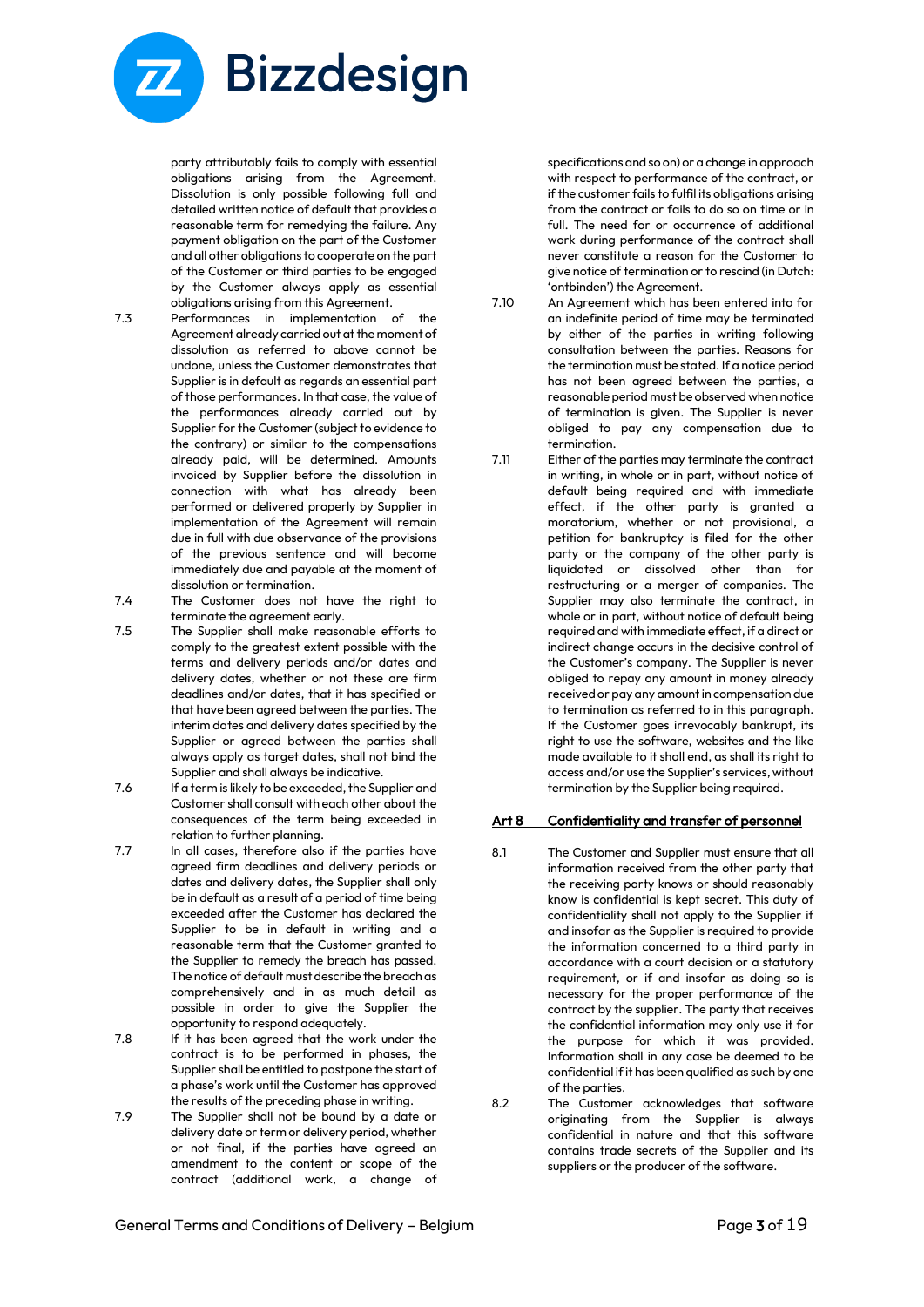

8.3 During the term of the contract and for one year following its termination, each of the parties shall not employ or otherwise directly or indirectly engage, for the purpose of performing work, employees of the other party who are or were involved in the performance of the contract unless the other party has given prior written permission. Conditions may be attached to this permission, including the condition that the Customer must pay reasonable compensation to the Supplier.

#### Art 9 Privacy and data processing

- 9.1 If necessary for the performance of the Agreement, the Customer shall on request inform the Supplier in writing about the way in which the customer performs its legal obligations regarding the protection of personal data.
- 9.2 The Customer indemnifies the Supplier against claims of persons whose personal data is recorded or processed in the context of a register of personal data that is maintained by the Customer or for which the Customer is otherwise responsible by law, unless the Customer proves that the facts on which a claim is based are attributable to the supplier.
- 9.3 The Customer is fully responsible for the data that it processes in the context of using a service of the Supplier. The Customer guarantees vis-àvis the Supplier that the content, use and/or processing of the data are not unlawful and do not infringe any right of a third party. The Customer indemnifies the Supplier against any claim of a third party instituted for whatever reason in connection with this data or the performance of the contract.

## Art 10 Security

- 10.1 If the Supplier is obliged to provide for a form of information security under the Agreement, this security shall meet the specifications agreed in writing between the parties regarding security. The Supplier does not guarantee that the information security provided is effective under all circumstances. If the contract does not include an explicitly defined security method, the security provided shall meet a standard that is not unreasonable in terms of the state of the art, the sensitivity of the information and the costs associated with the security measures taken.
- 10.2 The access or identification codes and certificates provided by or because of the Supplier to the Customer are confidential and must be treated as such by the Customer, and may only be made known to authorised personnel in the Customer's own organisation. The Supplier is entitled to change the access or identification codes and certificates.
- 10.3 The Customer must adequately secure its systems and infrastructure and have active antivirus software protection at all times.

#### Art 11 Retention of title, reservation of rights and suspension

- 11.1 All items delivered to the Customer shall remain the property of the Supplier until all amounts owed by the Customer to the Supplier under the contract concluded between the parties have been paid to the supplier in full. A Customer that acts as a reseller may sell and supply all items that are subject to the Supplier's retention of title insofar as doing so is usual in the context of the Customer's ordinary course of business.
- 11.2 The property-law consequences of the retention of title with respect to an item destined for export shall be governed by the laws of the State of destination if those laws contain provisions that are more favourable to the Supplier.
- 11.3 As and when necessary, rights shall be granted or transferred to the Customer subject to the condition that the Customer has paid all amounts owed under the contract.
- 11.4 The Supplier may retain all information, documents, software and/or data files received or created in the context of the contract in spite of an existing obligation to hand over or transfer until the Customer has paid all amounts owed to the Supplier.

#### Art 12 Risk transfer

12.1 The risk of loss, theft, misappropriation or damage of items, information (including user names, codes and passwords), documents, software or data files that are created, supplied or used in the context of performing the contract shall pass to the Customer at the time at which the Customer or an auxiliary person of the Customer comes into actual possession of the items and information referred to.

## Art 13 Intellectual property

- 13.1 If the Supplier is prepared to undertake to transfer an intellectual property right, such a commitment may only be undertaken expressly and in writing. If the parties agree in writing that an intellectual property right with respect to software, websites, data files, equipment or other materials specifically developed for the Customer shall transfer to the Customer, this shall be without prejudice to the Supplier's right or option to use and/or operate, either for itself or for third parties and without any restriction, the parts, general principles, ideas, designs, algorithms, documentation, works, programming languages, protocols, standards and the like on which the developments referred to are based for other purposes. The transfer of an intellectual property right shall likewise be without prejudice to the Supplier's right to complete developments, either for itself or for a third party, that are similar to or derived from developments that were or are being completed for the Customer.
- 13.2 All intellectual property rights to the software, websites, data files, equipment and training, testing and examination materials, as well as other materials like analyses, designs,

General Terms and Conditions of Delivery - Belgium entity of the state of the Page 4 of 19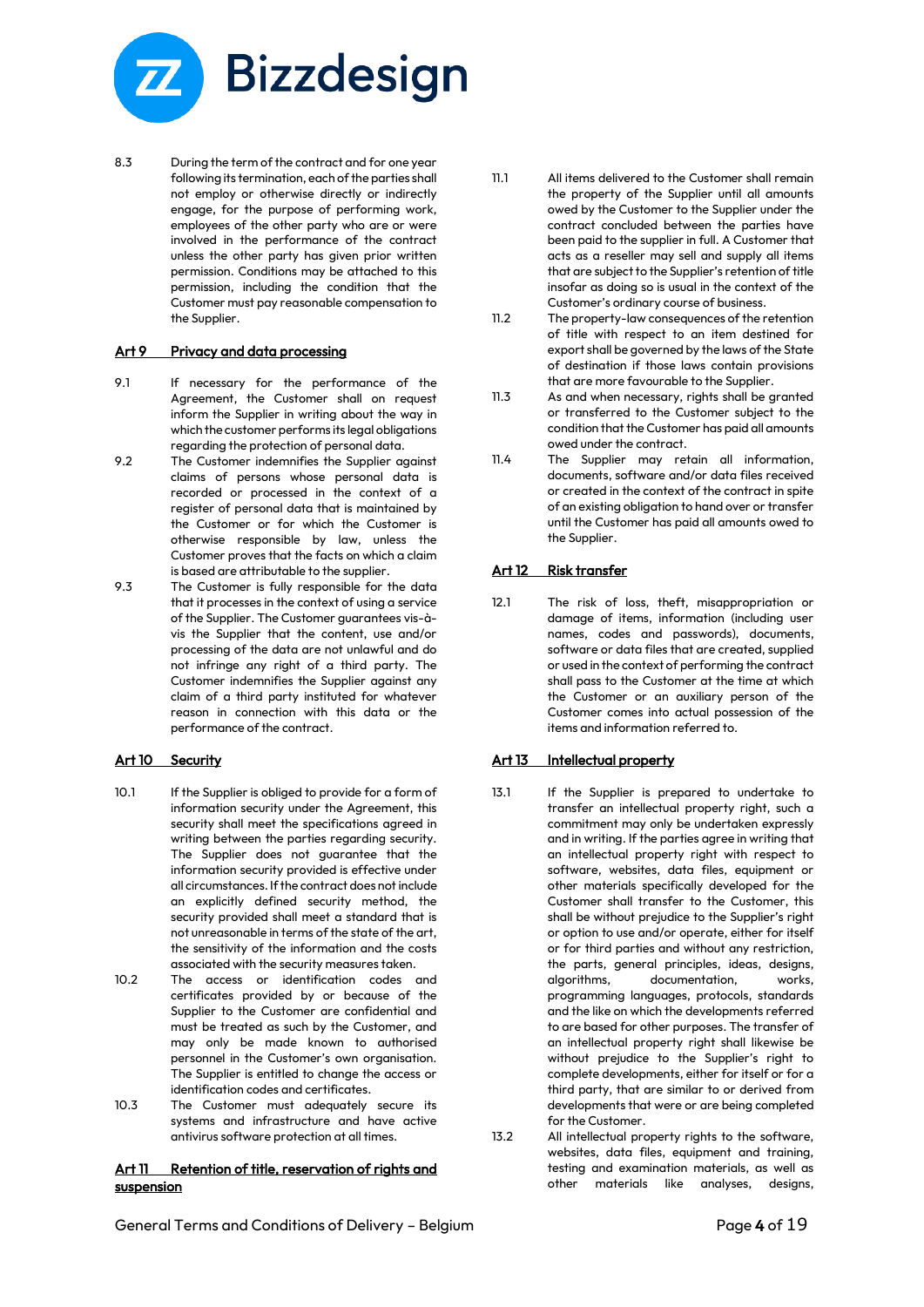

documentation, reports and offers, including preparatory materials in this regard, developed or made available to the Customer under the Agreement are held exclusively by the Supplier, its licensors or its suppliers. The Customer shall have the rights of use expressly granted under these general terms and conditions, the Agreement concluded in writing between the parties and the law. A right accorded to the Customer is non-exclusive and may not be transferred, pledged or sublicensed unless explicitly agreed otherwise in writing.

- 
- 13.3 The Customer may not remove or change any indication concerning the confidential nature of or concerning the copyrights, brands, trade names or any other intellectual property right pertaining to the software, websites, data files, equipment or materials, or have any such indication removed or changed.
- 13.4 Even if not expressly provided for in the Agreement, the Supplier may always take technical measures to protect equipment, data files, websites, software made available, software to which the Customer is granted direct or indirect access, and the like in connection with an agreed limitation in terms of the content or duration of the right of use of these items. The Customer may not remove or bypass such technical measures or have such technical measures removed or bypassed.

13.5 The Supplier indemnifies the Customer against any claim of a third party based on the allegation that software, websites, data files, equipment or other materials developed by the Supplier itself infringe an intellectual property right of that third party, subject to the condition that the Customer immediately informs the Supplier in writing about the existence and content of the claim and leaves the settlement of the claim, including any arrangements made in this regard, entirely to the Supplier. The Customer shall provide the powers of attorney and information required to the Supplier and assist the Supplier to defend itself against such claims. This obligation to indemnity shall not apply if the alleged infringement concerns (i) materials made available to the Supplier by the Customer for use, modification, processing or maintenance or (ii) changes made or commissioned by the Customer in the software, website, data files, equipment or other materials without the Supplier's written permission. If it is irrevocably established in court that software, websites, data files, equipment or other materials developed by the Supplier itself is or are infringing any intellectual property right held by a third party, or if, in the opinion of the Supplier, there is a good chance that such an infringement is occurring, the Supplier shall if possible ensure that the Customer can continue to use, or use functional equivalents of, the software, websites, data files, equipment or materials supplied. Any other or further obligation to indemnify on the part of the Supplier due to infringement of a third party's intellectual property right is excluded.

- 13.6 The Customer guarantees that making equipment, software, material intended for websites, data files and/or other materials and/or designs available to the Supplier for the purpose of use, maintenance, processing, installation or integration does not infringe any rights of third parties. The Customer indemnifies the Supplier against any claim of a third party based on the allegation that such making available, use, maintenance, processing, installation or integration infringes a right of that third party.
- 13.7 The Supplier is never obliged to perform data conversion unless doing so has been expressly agreed in writing with the Customer.

## Art 14 Obligations to cooperate

- 14.1 The parties acknowledge that the success of work in the field of information and communications technology depends on proper and timely cooperation between the parties. The Customer shall always extend, in a timely manner, the cooperation reasonably required by the Supplier.
- 14.2 The Customer bears the risk of selecting the items, goods and/or services to be provided by the Supplier. The Customer must always exercise the utmost care to guarantee that the requirements that the Supplier's performance must meet are accurate and complete. Measurements and particulars given in drawings, images, catalogues, websites, offers, advertising material, standardisation sheets and the like are not binding for the Supplier unless expressly stated otherwise by the Supplier.
- 14.3 If the Customer deploys employees and/or auxiliary persons in the performance of the contract, these employees and auxiliary persons must have the knowledge and experience required.

If the Supplier's employees perform work at the Customer's location, the Customer must provide, on time and free of charge, the facilities required, such as a workspace with computer and network facilities. The Supplier shall not be liable for damage or costs due to transmission errors, malfunctions or the non-availability of these facilities unless the customer proves that this damage or these costs are the result of deliberate intent or recklessness on the part of the Supplier's management.

- 14.4 The workspace and facilities must meet all legal requirements. The Customer indemnifies the Supplier against claims of third parties, including the Supplier's employees, who suffer injury in the context of performing the contract as a result of acts or omissions of the Customer or unsafe situations in the Customer's organisation. The Customer shall make the company and security rules current in its organisation known to employees deployed by the Supplier prior to the start of the work.
- 14.5 If, in connection with the Supplier's services and products, the Customer makes software, equipment or other resources available to the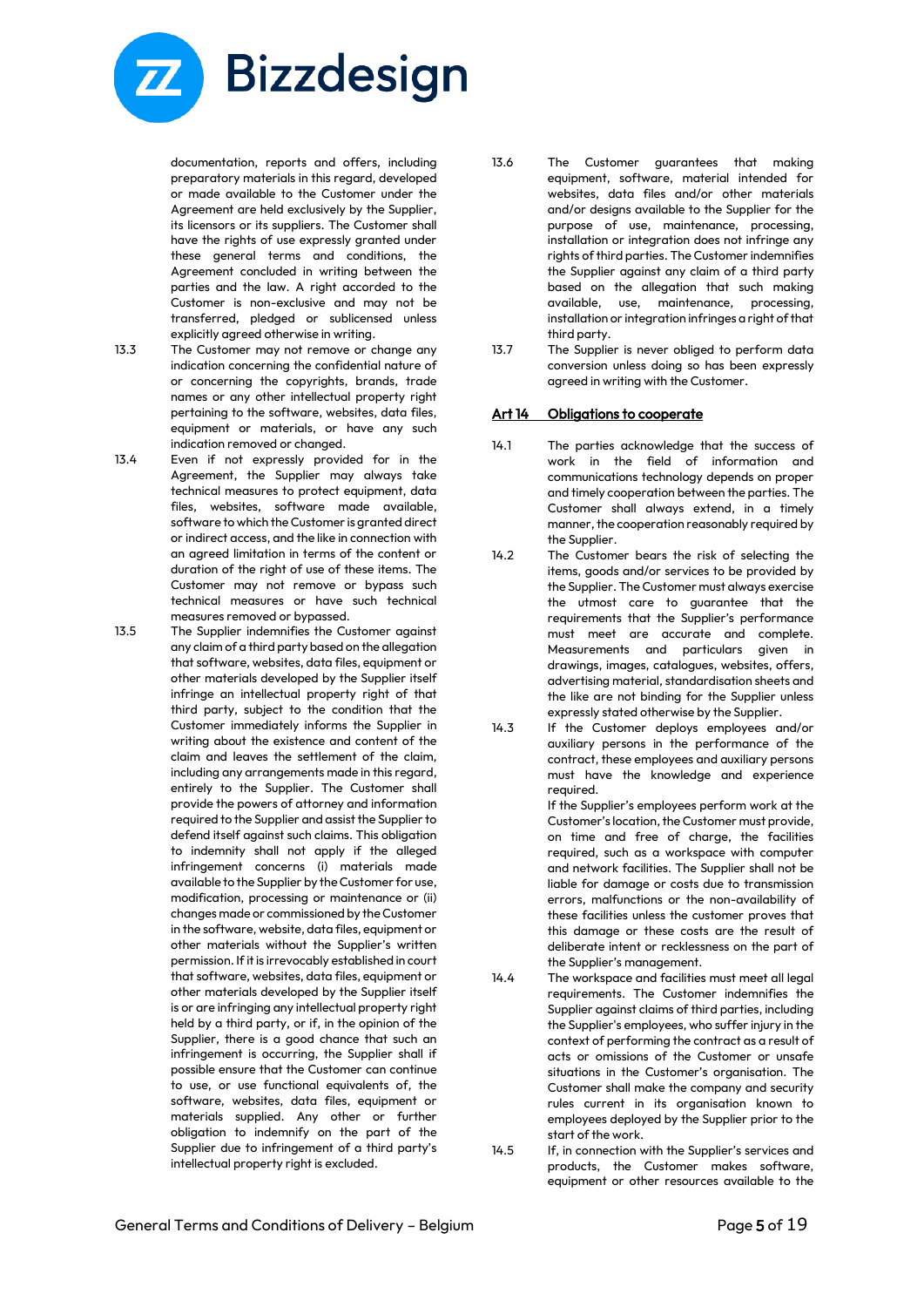

Supplier, the Customer guarantees that all licences or approvals that the Supplier may require in relation to these resources shall be obtained.

- 14.6 The Customer is responsible for the management, including checking the settings, and use of the products supplied and/or services provided by the Supplier, and the way in which the results of the products and services are used. The Customer is also responsible for appropriately instructing users and for the use made by users.
- 14.7 The Customer shall itself install, organise, parameterise and tune the software and support software required on its own equipment and, if necessary, modify the equipment, other software and support software and operating environment used in this regard, and effect the interoperability that it desires.

## Art 15 Obligations to provide information

- 15.1 To enable proper performance of the contract by the Supplier, the Customer shall always provide all information reasonably required by the Supplier to the Supplier in a timely manner.
- 15.2 The Customer guarantees that the information, designs and specifications that it has provided to the Supplier is or are accurate and complete. If the information, designs or specifications provided by the Customer contain inaccuracies apparent to the Supplier, the Supplier shall contact the Customer to make enquiries about the matter.
- 15.3 In connection with continuity, the Customer shall designate a contact person or contact persons who shall act in that capacity for the duration of the Supplier's work. The Customer's contact persons shall have the experience required, specific knowledge of the subject matter and a proper understanding of the objectives that the Customer wishes to achieve.
- 15.4 The Supplier is only obliged to periodically provide information concerning the performance of the work to the Customer through the contact person designated by the Customer.

#### Art 16 Project and steering groups

- 16.1 If both parties are participating in a project or steering group through one or more employees that they have deployed, the provision of information shall take place in the manner agreed for the project or steering group.
- 16.2 Decisions made in a project or steering group in which both parties are participating shall only be binding for the Supplier if the decisions are made in accordance with that which has been agreed between the parties in writing in this regard or, in the absence of written agreements in this context, if the Supplier has accepted the decisions in writing. The Supplier is never obliged to accept or implement a decision if, in its opinion, the decision cannot be reconciled with

the content and/or proper performance of the contract.

16.3 The Customer guarantees that the persons that it has designated to participate in a project or steering group are authorised to make decisions that are binding for the Customer.

## Art 17 Liability of the Supplier

- 17.1 The total liability of Supplier in connection with an attributable failure to comply with the Agreement or in connection with any other legal basis, expressly including any failure to comply with a guarantee obligation agreed with the Customer, is limited to the compensation of the direct damage up to at most the price stipulated for that agreement (exclusive VAT). If the agreement is largely a continuing performance contract with a term of more than one (1) year, the price stipulated for that agreement is set at the total of the compensations (exclusive of VAT) that has been stipulated for one (1) year. Supplier's total liability for direct damage will never exceed EUR 100,000 in the case of material damage and EUR 450,000 in the case of personal injury or death. Related or consecutive events that cause damage apply as one and the same event when calculating the damage. There will be no accumulation of compensation for damage.
- 17.2 Supplier is not liable for indirect damage including loss of profit, lost savings, loss of goodwill, damage due to business interruption, or damage due to claims from the Customer's suppliers. Supplier's liability in connection with mutilation, destruction or loss of files, data, or documents or other data carriers of the Customer is similarly excluded.
- 17.3 The aforementioned exclusions and limitations of Supplier's liability do not apply if the damage is caused by intent or gross negligence on the part of Supplier's management.
- 17.4 Unless Supplier's compliance is permanently impossible, the liability of Supplier due to an attributable failure to comply with an agreement shall only arise if the Customer has given Supplier written notice of default forthwith, stating a reasonable term within which to remedy the failure and if even on the expiry of this term Supplier continues to fail attributably to comply with its obligations. The notice of default must contain a complete and detailed description of the alleged failure so that Supplieris able to respond adequately to the notice of default.
- 17.5 The rise of any right to compensation is always subject to the condition that the Customer notifies the damage to Supplier in writing as soon as possible after it arises and within at most 48 hours after observing the damage. Any claim for compensation against Supplier lapses as a result of the mere lapse of 24 months after the claim has arisen.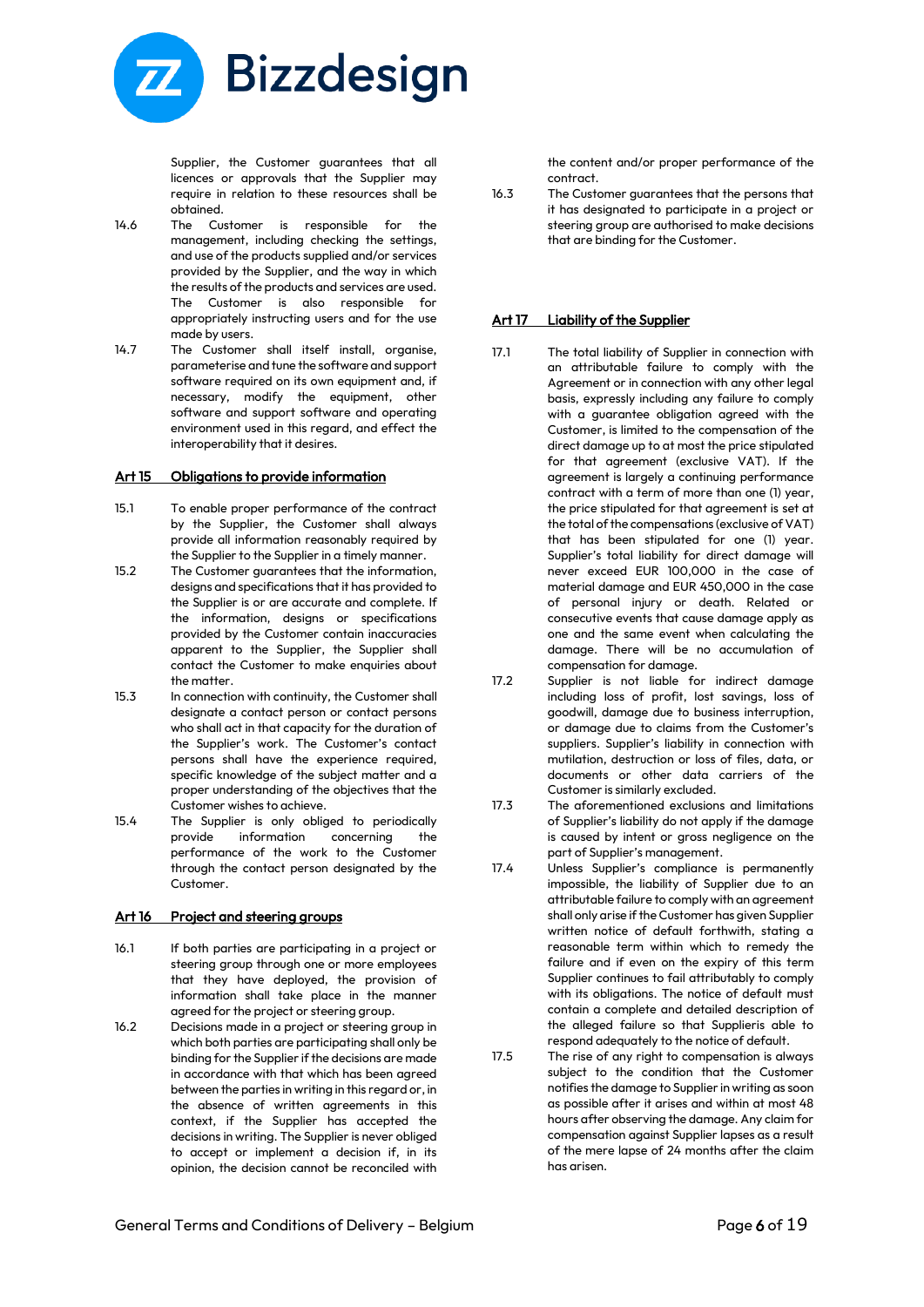

- 17.6 The Customer indemnifies the Supplier against any and all claims of third parties due to product liability as a result of a defect in a product or system that the Customer supplied to a third party and that consisted in part of equipment, software or other materials supplied by the Supplier, unless and insofar the Customer is able to prove that the loss was caused by the equipment, software or other materials referred to.
- 17.7 The provisions of this article and all other limitations and exclusions of liability referred to in these general terms and conditions shall also apply for the benefit of all natural persons and legal entities that the supplier engages in the performance of the Agreement.

#### Art 18 Force majeure

- 18.1 Neither of the Parties is obliged to comply with any obligation, including any guarantee obligation agreed between the Parties, if a Party is prevented from doing so as a result of force majeure. Force majeure on the part of the Supplier means, among other things: (i) force majeure on the part of the suppliers of the Supplier, (ii) the failure to properly fulfil obligations on the part of suppliers that were prescribed to the Supplier by the Customer, (iii) defects in items, equipment, software or materials of third parties the use of which was prescribed to the Supplier by the Customer, (iv) government measures, (v) power failures, (vi) Internet, data network or telecommunication facilities failures, (vii) war and (viii) general transport problems.
- 18.2 If a situation of force majeure lasts for more than sixty (60) days, each of the Parties has the right to terminate the Agreement in writing by means of a registered letter. The matters already performed on the basis of the Agreement will be settled on a pro rata basis, without the Parties owing each other anything otherwise.

## Art 19 Changes and additional work

- 19.1 If, at the request or prior consent of the Customer, the Supplier has performed work or supplied goods or services that is or are outside the scope of the agreed work and/or provision of goods or services, the Customer shall pay for this work or provision of goods or services in accordance with the agreed rates or, if no rates have been agreed between the parties, in accordance with the Supplier's usual rates. The Supplier is not obliged to honour such a request and may require that a separate contract be concluded in writing for the purpose.
- 19.2 Insofar as a fixed price has been agreed for the provision of services, the Supplier shall on request inform the Customer in writing about the financial consequences of the additional work or additional provision of goods or services as referred to in this article.

#### Art 20 Transfer of rights and obligations

- 20.1 The Customer does not have the right to sell, transfer or pledge the rights and obligations arising from this Agreement to a third party without Supplier's written approval. Supplier will not withhold this approval on unreasonable grounds, but Supplier does have the right, however, to attach reasonable conditions to this approval.
- 20.2 The Supplier is entitled to sell, transfer or pledge its claims to payment of amounts owed to a third party.

#### Art 21 Applicable law and disputes

- 21.1 Belgium law applies to the Agreement. The United Nations Convention on Contracts for the International Sale of Goods (CISG) does not apply.
- 21.2 Any disputes between the Parties will be submitted to the competent Court of Leuven, Belgium. The Parties may decide in mutual consultation to settle a dispute by means of arbitration or mediation.

## Art 22 Other provisions

- 22.1 If Supplier is required to perform activities with respect to data concerning the Customer, its employees or Users, on the basis of a request or an order issued by a competent government agency or in connection with a statutory obligation, all related costs will be charged to the Customer unless the reason for this investigation is attributable to Supplier. Supplier will notify the Customer thereof in advance as much as possible.
- 22.2 The version of any communication received or stored by Supplier applies as authentic (including log files) subject to evidence to the contrary to be provided by the Customer.
- 22.3 The Parties always notify each other in writing with-in a reasonable term of any changes in the name, postal address, e-mail address, telephone number and, if so requested, the bank account or giro number.
- 22.4 In the event of several documents, the order will be as follows, whereby the documents mentioned first will have priority over the ones mentioned later: Agreement, Offer, SaaS SLA, Support SLA, the present terms and conditions.

# **Chapter 2. Provision of services**

The provisions of this 'Provision of services' chapter shall apply in addition to the general provisions of these general terms and conditions if the Supplier provides services of whatever nature, whether or not set out in more detail in one of the other chapters of these general terms and conditions, to the Customer.

## Art 23 Performance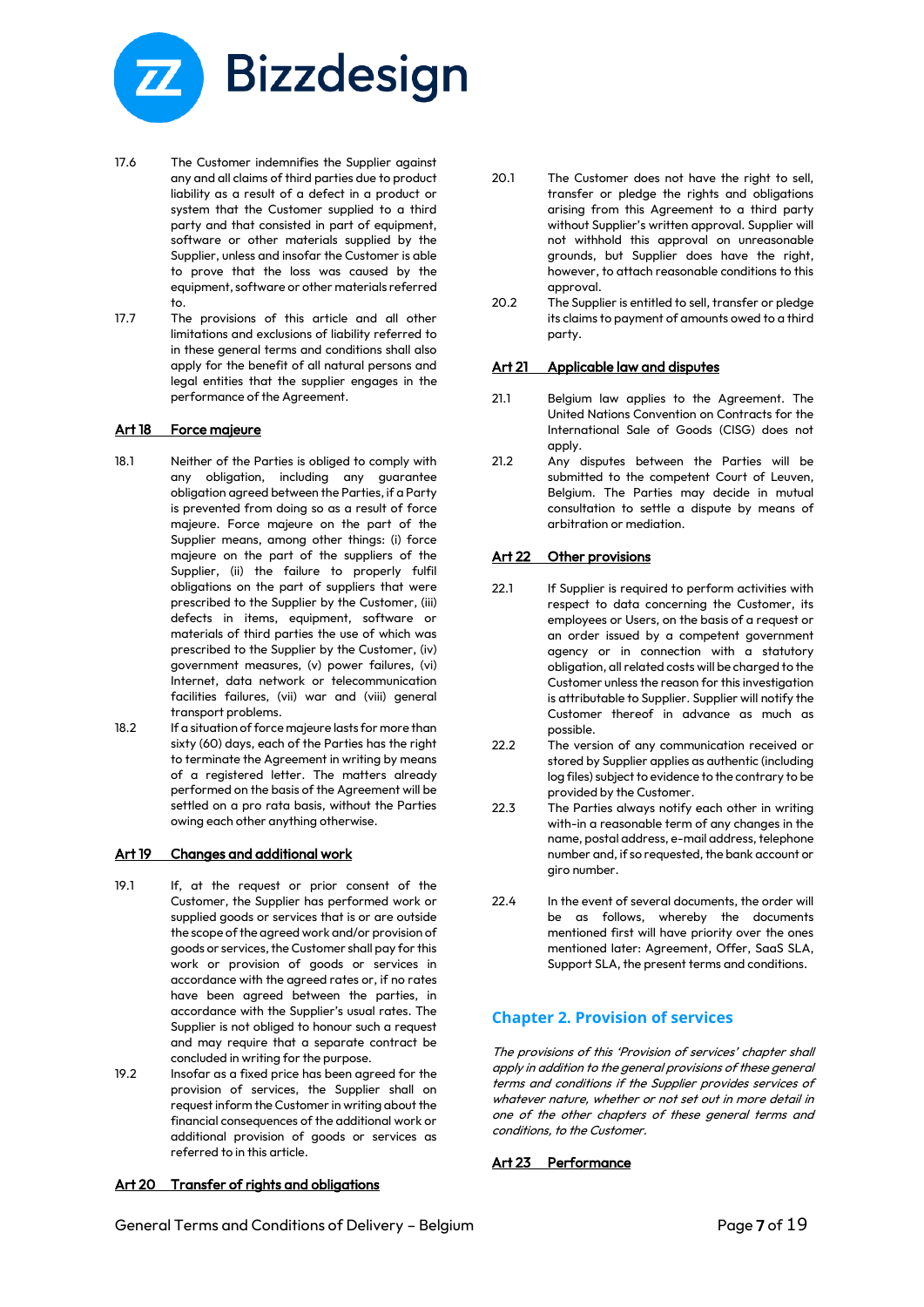

- 23.1 The Supplier shall perform its services with care to the best of its ability, if applicable in accordance with the agreements and procedures agreed in writing with the customer. All services by the Supplier shall be performed on the basis of an obligation to use best endeavours unless and insofar as the Supplier has expressly promised a result in the written contract and the result concerned has also been defined with sufficient determinability in the Agreement.
- 21.2 The Supplier shall not be liable for loss or costs that are the result of the use or misuse of access or identification codes or certificates unless the misuse is the direct result of deliberate intent or recklessness on the part of the Supplier's management.
- 21.3 If the Agreement has been entered into with a view to performance by one specific person, the Supplier shall always be entitled to replace this person with one or more persons who have the same and/or similar qualifications.
- 21.4 The Supplier is not obliged to follow the Customer's instructions in the performance of its services, particularly not if these instructions change or add to the content and scope of the agreed services. If such instructions are followed, however, payment shall be made for the work concerned in accordance with the Supplier's usual rates.

#### Art 24 Service Level Agreement

- 24.1 Any agreements concerning a service level (Service Level Agreements) shall only be expressly agreed in writing. The Customer shall always inform the Supplier without delay about any circumstances that affect or that could affect the service level and
- its availability. 24.2 If agreements about a service level have been made, the availability of software, systems and related services shall always be measured such that unavailability due to preventive, corrective or adaptive maintenance or other forms of service announced by the Supplier in advance and circumstances beyond the supplier's control are not taken into account. The availability measured by the supplier shall count as conclusive evidence, subject to evidence to the contrary produced by the Customer.

#### Art 25 Backups

25.1 If the services provided to the Customer under the Agreement include making backups of the Customer's data, the Supplier shall make a complete backup of the Customer's data in its possession in accordance with the periods agreed in writing or once a week if such periods have not been agreed. The Supplier shall retain the backup for the duration of the agreed term or for the duration of the Supplier's usual term if agreements have not been made in this regard. The Supplier shall retain the backup with due care.

25.2 The Customer remains responsible for the fulfilment of all administrative and retention obligations that apply to it by law.

## **Chapter 3. Software as a Service (SaaS)**

The provisions of this 'Software as a Service' chapter shall apply in addition to the general provisions of these general terms and conditions and the provisions of the 'Provision of services' chapter if the Supplier performs services under the name or in the field of Software as a Service (SaaS).

#### Art 26 SaaS

- 26.1 The SaaS consists of:
- a. making the functionality of the agreed Software Products available to the Customer via the Internet;
- b. services as provided for in the SaaS SLA;
- c. services as provided for in the Support SLA.
- 26.2 Supplier is not obliged to create back-up copies of the data the Customer stores when using the SaaS, unless otherwise agreed in writing.

#### Art 27 Availability of the SaaS

27.1 Supplier makes the agreed Software Products available on the basis of the service level as provided for in the SaaS SLA. Supplier can only provide this service level if the Customer complies strictly with the requirements set out in the SaaS SLA.

#### Art 28 Access to the SaaS

28.1 Supplier provides the Customer with Means of Access. The Means of Access cannot be transferred, they are strictly personal and exclusively intended for use within the Customer's organization.

28.2 The Customer informs Supplier immediately if the Means of Access are used in an unauthorized manner or the Customer reasonably suspects that this is the case.

28.3 The Customer has the right to request Supplier to block the Means of Access. Supplier also has the right at all times to block the Means of Access at its own initiative if Supplier is aware or has a reasonable suspicion of unauthorized use of the Means of Access. In such cases, Supplier is not liable for damage sustained by the Customer and/or third parties resulting from the blocking of the Means of Access.

#### Art 29 Use of the SaaS

- 29.1 When using the SaaS, the Customer guarantees in any event that it and the User(s), to the extent relevant, comply with the following rules:
- a. the Customer will arrange for the protection of its (peripheral) equipment, software, infrastructure and Internet connection against viruses, computer crime and (other) unauthorized use by User(s) or third parties;
- b. when using the SaaS, the Customer and/or User will not spread (computer) viruses or other files that could damage the (proper operation of the) SaaS;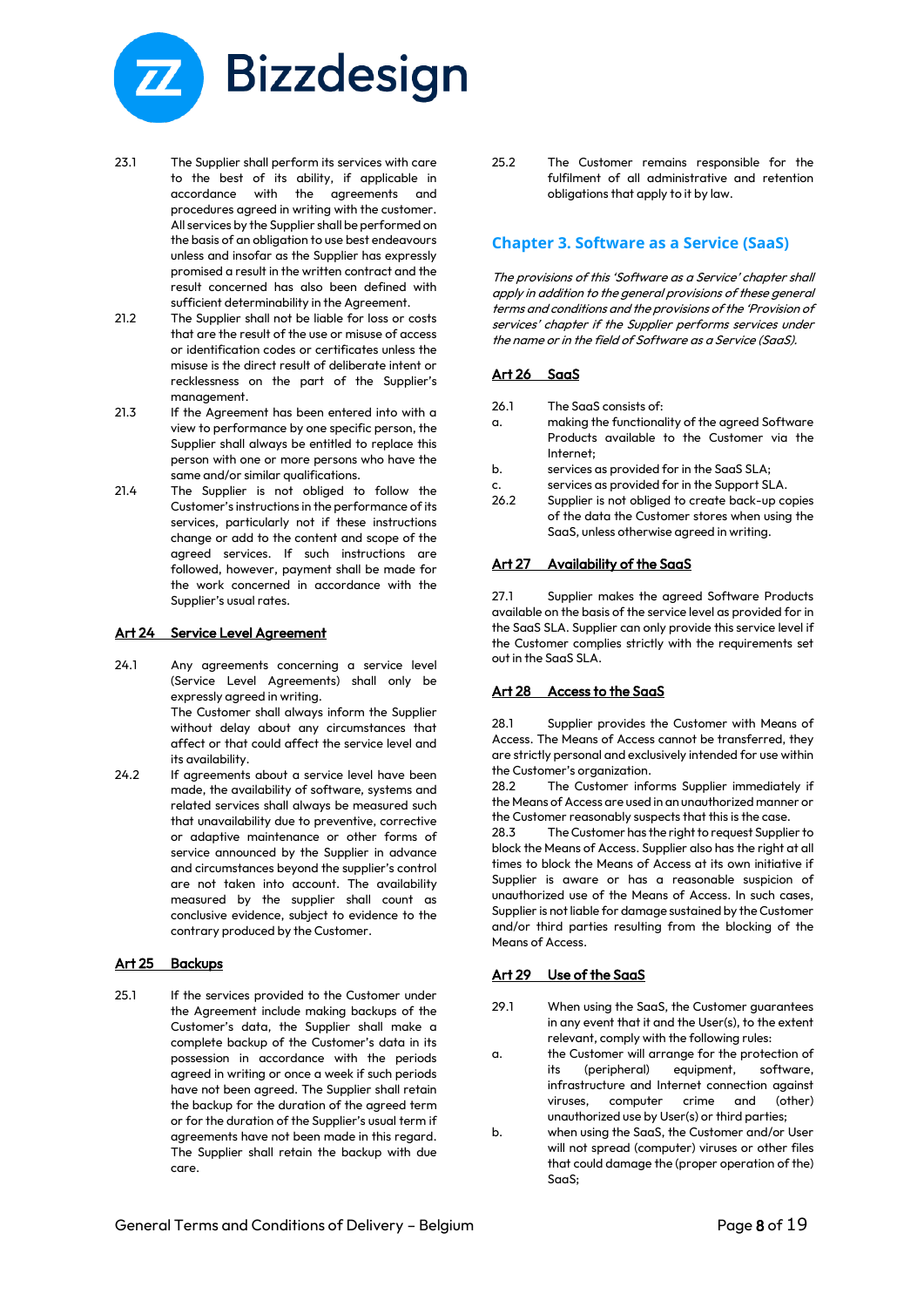

- c. the Customer and/or User will not perform acts or cause acts to be performed that could cause disruptions to the SaaS, (computer) networks or infrastructures (of other users) or which cause nuisance, limited use or unforeseen use (for other users);
- d. the User and/or the Customer will not abuse Means of Access or breach the security of the SaaS and/or attempt to breach it;
- e. the Customer and/or the User will not perform or omit acts in respect of which he knows or should reasonably have foreseen that they could lead to use of the SaaS that is punishable or unlawful towards Supplier and/or third parties;
- f. the User and/or the Customer will not access a computer system or part thereof against the will of the owner or manager deliberately and without approval ("hacking");
- g. the User and/or the Customer will not infringe the intellectual property rights of Supplier and/or third parties in any way; and
- h. without the express, prior, written approval from Supplier, the User and/or the Customer will not publish, reproduce or otherwise use information and data provided by Supplier within the context of the SaaS, other than for use within the Customer's internal business operations.
- 29.2 If the Customer and/or User(s) acts contrary to one or more of the aforementioned rules, the Customer will be required to comply with the reasonable instructions issued by Supplier in that connection and to have them complied with by the User(s).
- 29.3 If the data that are stored, processed, incorporated or that have been entered in another manner with the aid of the SaaS are unlawful towards third par-ties, Supplier has the right to remove these data from the Server and destroy them immediately and without prior notification. The Customer hereby grants its approval in advance to Supplier to remove and destroy all infringing data from the Server. Supplier will never be liable for any damage that arises from such conduct.
- 29.3 Supplier can prevent Access to the SaaS by taking the Means of Access out of service or by sus-pending the services if it has serious suspicions that it is being used contrary to the provisions of this Agreement. The payment obligation continues to exist while the Means of Access have been taken out of service or the services are suspended.
- 29.4 The Supplier shall only provide SaaS on the instructions of the Customer. The Customer may not allow third parties to make use of the services provided by the Supplier in the field of SaaS.
- 29.5 If the Supplier performs work relating to the data of the Customer, its employees or users pursuant to a request or a competently issued order of a government agency or in connection with a legal obligation, all costs associated with this work shall be charged to the Customer.
- 29.6 The Supplier may change the content or scope of the SaaS delivery model. If such changes result in a change in the Customer's current procedures, the Supplier shall inform the Customer about the

matter as soon as possible and the costs of this change shall be borne by the Customer. The Customer may in this case give notice of termination of the Agreement, which termination shall then take effect on the date on which the change takes effect, unless the change is related to changes in relevant legislation or other instructions issued by competent bodies, or the Supplier bears the costs of this change.

- 29.7 The Supplier may continue to provide SaaS using a new or modified version of the software. The Supplier is not obliged to maintain, modify or add certain features or functionalities of the service or software specifically for the Customer.
- 29.8 The Supplier may temporarily put all or part of the SaaS out of operation for preventive, corrective or adaptive maintenance or other forms of service. The Supplier shall not allow the period during which the service is out of operation to last longer than necessary and shall ensure if possible that this period occurs outside office hours.
- 29.9 The Supplier is never obliged to provide a physical carrier to the Customer that contains the software provided to and held by the Customer in the context of the SaaS.

## Art 30 Consequences of termination of the SaaS

- 30.1 When the Agreement is terminated, Supplier will provide a backup with the data from the Repository Database to the Customer. Supplier can perform additional activities at the request of the Customer. This will take place against Supplier's rates that apply at that time.
- 30.2 Supplier is not subject to any (statutory) period of retention concerning the data entered by the Customer after the Agreement has been terminated, other than as referred to expressly in this article. If the Customer has not indicated immediately after the end of the Agreement that it wishes to receive the aforementioned data backup, Supplier has the right to remove the data that are stored, processed, incorporated or entered in a different manner with the aid of the SaaS from the Server and destroy them immediately and without prior notification.

## Art 31 Guarantee

31.1 The Supplier does not guarantee that the software made available and held in the context of the SaaS is free of errors and functions without interruption. The Supplier shall make efforts to fix the errors in the software within a reasonable term if and insofar as the matter concerns software developed by the Supplier itself and the Customer has provided a detailed, written description of the defects concerned to the Supplier. Where there are grounds for doing so, the Supplier may postpone the fixing of defects until a new version of the software is put into operation. The Supplier does not guarantee that defects in software that it has not developed itself shall be fixed. The Supplier is entitled to install temporary solutions, program bypasses or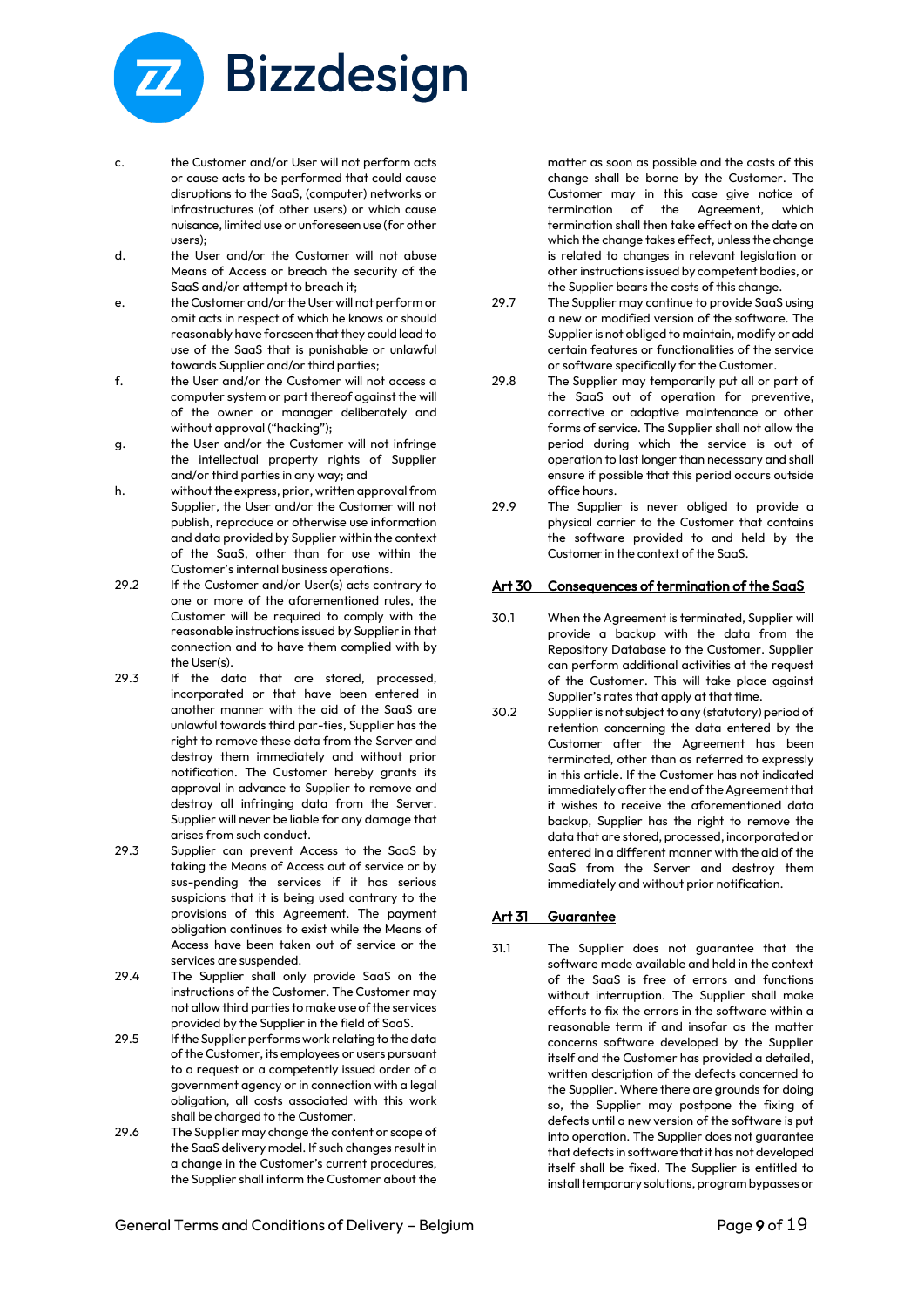

problem-avoiding limitations in the software. If the software was developed on the instructions of the Customer, the Supplier may charge for the costs of fixing to the customer in accordance with the Supplier's usual rates.

- 31.2 Based on the information provided by the Supplier concerning measures to prevent and limit the effects of malfunctions, defects in the SaaS, corruption or loss of data or other incidents, the Customer shall identify and list the risks to its organisation and take additional measures if necessary. The Supplier declares that it is prepared to provide assistance, at the Customer's request, to the extent reasonable and according to the financial and other conditions set by the Supplier, with respect to further measures to be taken by the Customer. The Supplier is never obliged to recover data that has been corrupted or lost.
- 31.3 The Supplier does not guarantee that the software made available and held in the context of the SaaS shall be adapted to changes in relevant legislation and regulations on time.

#### Art 32 Protection of personal data

- 32.1 Under legislation pertaining to the processing of personal data, such as the Personal Data Protection Act, the Customer has obligations towards third parties, such as the obligation to provide information and allow the person concerned to inspect his or her personal data, and correct and delete the personal data of the person concerned. The Customer is fully and solely responsible for the fulfilment of these obligations. The parties maintain that the Supplier is the 'processor' within the meaning of the Personal Data Protection Act with respect to the processing of personal data.
- 32.2 To the extent that doing so is technically possible, the Supplier shall provide support in the context of the obligations that the Customer must fulfil as referred to in Article 32.1. The costs associated with this support are not included in the agreed prices and payments and shall be borne by the Customer.

#### Art 33 Commencement of the service; payment

- 33.1 The SaaS provided by the Supplier shall commence within a reasonable term following the conclusion of the Agreement. The Customer shall promptly ensure that it has the facilities required to use the SaaS following the conclusion of the Agreement.
- 33.2 The Customer shall owe the payment specified in the Agreement for the SaaS. In the absence of an agreed payment schedule, all amounts that relate to the SaaS provided by the Supplier shall be payable each calendar month in advance.

# **Chapter 4. Software**

The provisions of this 'Software' chapter shall apply in addition to the general provisions if the Supplier makes software available to the Customer for use other than on the basis of SaaS.

#### Art 34 Right of use and restrictions on use

- 34.1 The Supplier shall make the agreed computer programs and agreed user documentation, hereinafter referred to as the 'software', available to the Customer for use for the duration of the contract on the basis of a licence for use. The right to use the software is nonexclusive and may not be transferred, pledged or sublicensed unless explicitly agreed otherwise in writing.
- 34.2 The Supplier's obligation to make available and the Customer's right of use extend only to the software's object code. The Customer's right of use does not extend to the software's source code. The software's source code and technical documentation prepared during the development of the software shall not be made available to the Customer, not even if the Customer is prepared to pay a financial amount for the source code and technical documentation.
- 34.3 The Customer shall always strictly comply with the agreed restrictions on the use of the software, regardless of the nature or content of these restrictions.
- 34.4 If the parties have agreed that the software may only be used in combination with certain equipment, the Customer shall in the event of any malfunction of this equipment be entitled to use the software on other equipment with the same qualifications during the time that the original equipment remains defective.
- 34.5 The Supplier may require that the Customer only start using the software after having received one or more codes needed for use from the Supplier, the Supplier's supplier or the producer of the software. The Supplier is always entitled to take technical measures to protect the software against unlawful use and/or against use in a manner or for purposes other than the manner or purposes agreed between the parties. The Customer shall never remove or bypass technical measures intended to protect the software or have such technical measures removed or bypassed.
- 34.6 The Customer may only use the software in and for its own company or organisation and only insofar as doing so is necessary for the intended use. The Customer shall not use the software for third parties, for example in the context of Software as a Service (SaaS) or outsourcing.
- 34.7 The Customer may never sell, rent out, dispose of or grant limited rights to, or make available to third parties the software and the carriers on which the software is or will be recorded, in any way whatsoever for whatever purpose or under whatever title. The Customer may also not grant, whether or not remotely (online), a third party access to the software or place the software with a third party for hosting, not even if the third party concerned only uses the software for the customer.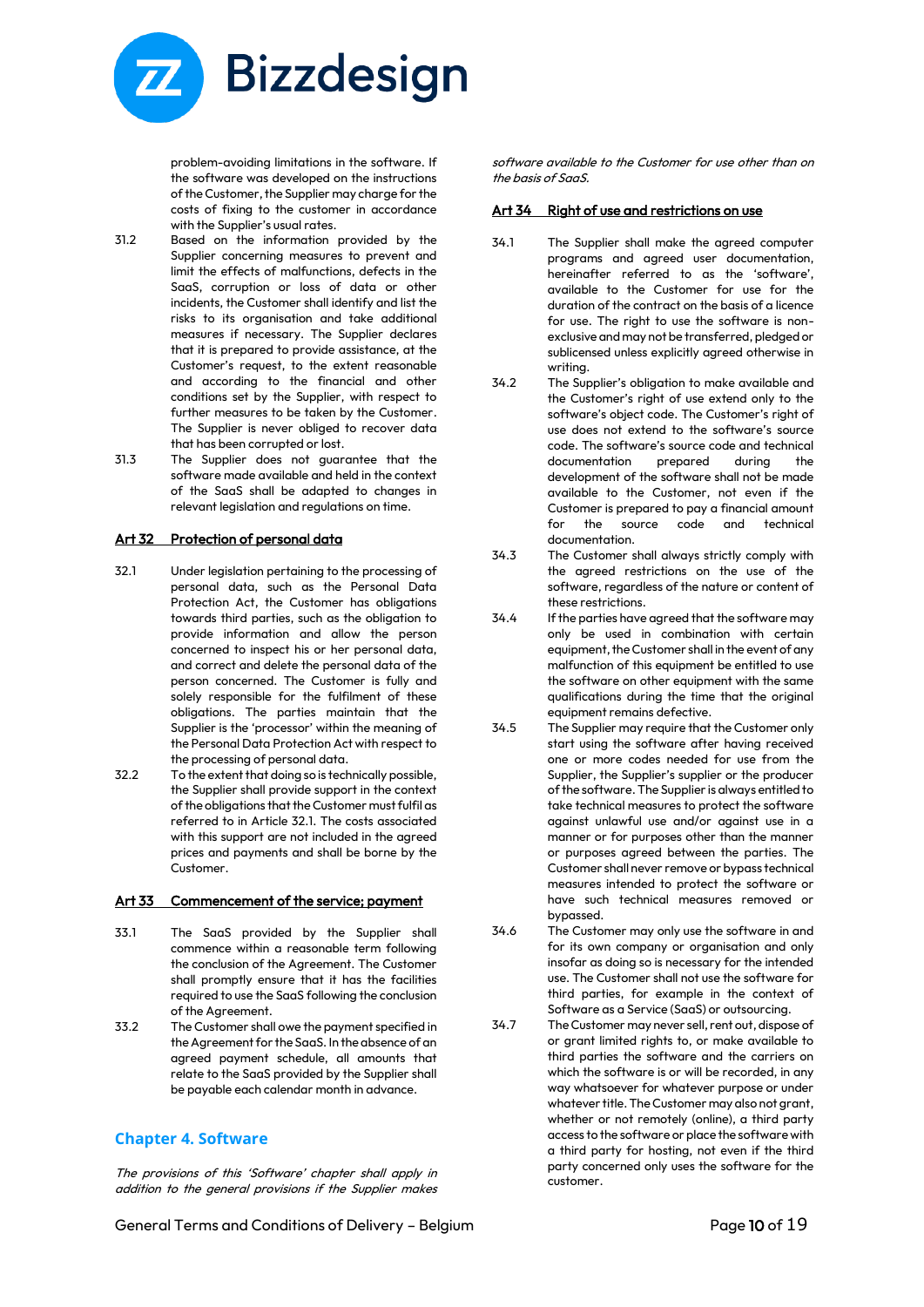

- 34.8 If so requested, the Customer shall cooperate without delay in an investigation into compliance with the agreed restrictions on use carried out by or for the Supplier. Should the Supplier so demand, the Customer shall grant the Supplier access to its buildings and systems. Insofar as such information does not concern the use of the software itself, the Supplier shall treat all confidential business information that it obtains from the Customer or at the Customer's business location in the context of an investigation as confidential.
- 34.8 The parties maintain that the contract concluded between the parties, insofar as the object of this contract is the making available of software for use, shall never be deemed to be a purchase contract.
- 34.10 The Supplier is not obliged to maintain the software and/or provide support to users and/or administrators of the software. If, contrary to the foregoing, the Supplier is asked to perform maintenance work and/or provide support with respect to the software, the supplier may require that the Customer enter into a separate, written agreement for the purpose.

## Art 35 Delivery and installation; User documentation, regulations and instructions

- 35.1 At its discretion, the Supplier shall deliver the software on the agreed type of data carrier or, if no agreements have been made in this regard, on a type of data carrier determined by the Supplier, or shall make the software available to the customer online. Supplier makes user documentation, installation regulations, system requirements and other documentation and instructions available to the Customer at an Internet location to be indicated by Supplier or in another manner. The Customer is obliged to carefully read and comply at all times with the documentation and instructions made available by Supplier.
- 35.2 The Supplier shall only install the software at the Customer's business location if this has been agreed between the parties. If no agreements have been made for the purpose, the Customer shall itself install, organise, parameterise, tune and, if necessary, modify the equipment and operating environment used.

#### Art 36 Tools

- 36.1 The Customer is responsible for having available and the operation of the Tools that are required for using the agreed Software Products, including the (peripheral) equipment and software, support applications, configuration and Internet connection, to be used by the Customer, which comply with the technical and operational specifications referred to by Supplier.
- 36.2 The Customer is responsible for maintaining a connection to the electricity grid and other

connections required for the use of the agreed Software Products.

36.3 Additional (third-party) licenses and other conditions may apply to the use of the support applications. Supplier does not guarantee that the support applications used by the Customer function fully.

## Art 37 Acceptance

- 37.1 If the parties have not agreed an acceptance test, the Customer shall accept the software in the state that it is in when delivered ('as is, where is'), therefore with all visible and invisible errors and defects, without prejudice to the Supplier's obligations under the guarantee scheme as set out in Article 41. In the aforementioned case, the software shall be deemed to have been accepted by the Customer upon delivery or, if installation by a Supplier has been agreed in writing, upon completion of installation.
- 37.2 The provisions of paragraphs 37.2 up to and including 37.10 shall apply if an acceptance test has been agreed between the parties.
- 37.3 In these general terms and conditions, 'error' means substantial failure of the software to meet the functional or technical specifications of the software expressly made known by the Supplier in writing and, if all or part of the software concerns customised software, to meet the functional or technical specifications expressly agreed in writing. An error only applies if it can be demonstrated by the Customer and if it is reproducible. The Customer must report errors without delay. Any obligation of the Supplier is limited to errors within the meaning of these general terms and conditions. The Supplier does not have any obligation whatsoever with respect to other defects in or on the software.
- 37.4 If an acceptance test has been agreed, the test period shall amount to 14 days following delivery or, if installation by the supplier has been agreed in writing, 14 days following the completion of installation. The Customer may not use the software for production or operational purposes during the test period. The Customer shall carry out the agreed acceptance test with qualified personnel and with sufficient scope and depth.
- 37.5 If an acceptance test has been agreed, the Customer must check whether the software delivered meets the functional or technical specifications expressly made known by the Supplier in writing and, if and to the extent that all or part of the software concerns Customised software, meets the functional or technical specifications expressly agreed in writing.
- 37.6 The parties shall deem the software to have been accepted:
	- a. if the parties have agreed an acceptance test: on the first day following the test period, or
	- b. if the Supplier receives a test report as referred to in Article 37.7 prior to the end of the test period: at the time at which the errors stated in this test report have been fixed,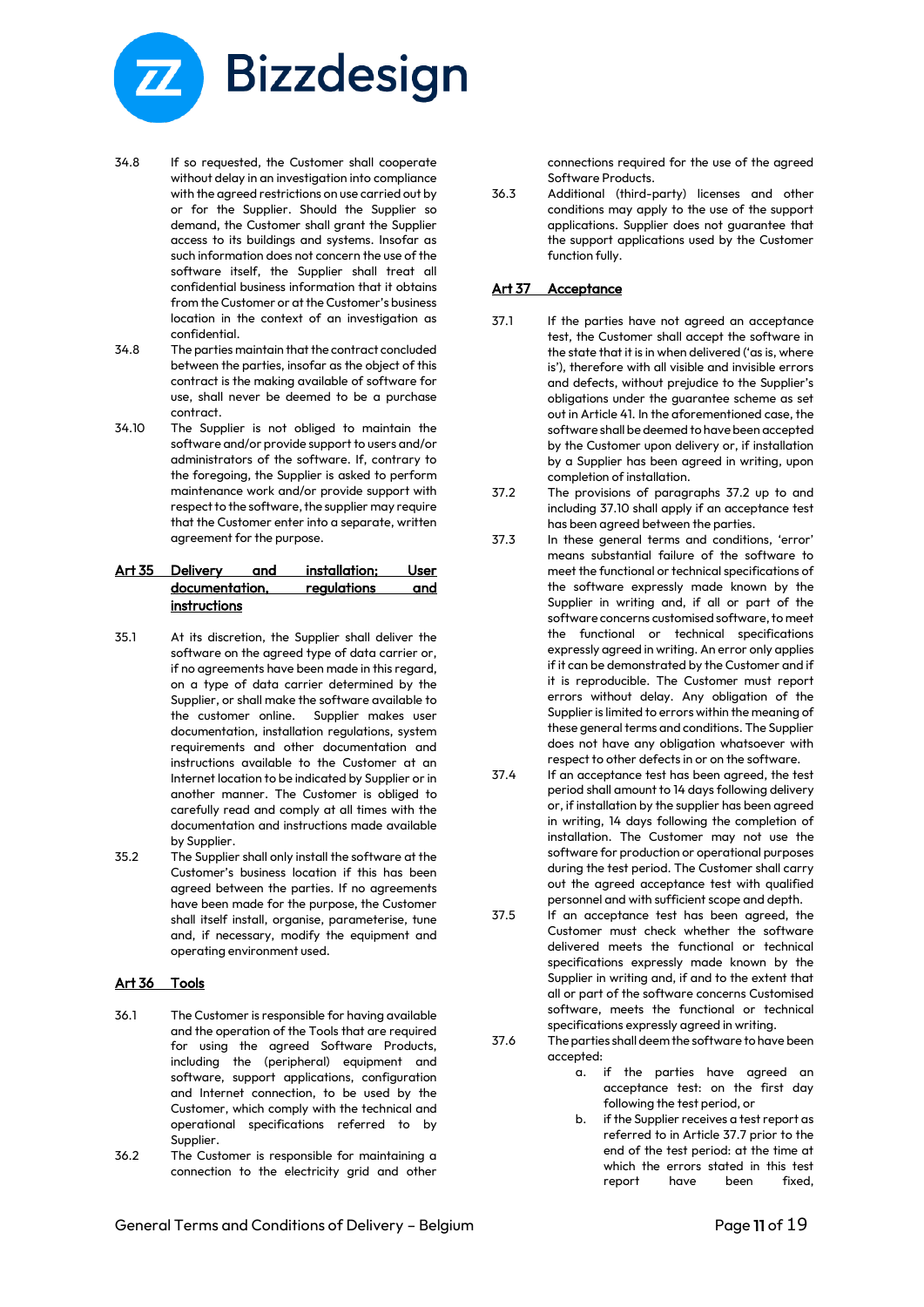

notwithstanding the presence of errors that, according to Article 30.8, do not prevent acceptance, or

- c. if the Customer uses the software in any way for production or operational purposes: at the time at which this use occurs.
- 37.7 If it becomes apparent during performance of the agreed acceptance test that the software contains errors, the Customer shall report the test results to the Supplier in writing in a clear, detailed and comprehensible manner no later than on the last day of the test period. The Supplier shall strive to the best of its ability to fix the errors referred to within a reasonable term. The Supplier shall be entitled to install temporary solutions, program bypasses or problemavoiding limitations in this regard.
- 37.8 The Customer may not refuse to accept the software for reasons that are not related to the specifications expressly agreed in writing between the parties and, furthermore, may not refuse to accept the software because of the existence of minor errors, these being errors that do not reasonably prevent the operational or productive use of the software, the foregoing without prejudice to the Supplier's obligation to fix these minor errors in the context of the guarantee scheme referred to in Article 41. In addition, acceptance may not be refused because of aspects of the software that can only be assessed subjectively, such as aesthetic aspects of user interfaces.
- 37.9 If the software is delivered and tested in phases and/or parts, non-acceptance of a certain phase and/or part shall be without prejudice to the acceptance of a previous phase and/or a different part.
- 37.10 Acceptance of the software in one of the ways referred to in this article shall serve to discharge the supplier of its obligations regarding making the software available and delivering the software and, if installation of the software by the Supplier has also been agreed, of its obligations regarding installation. Acceptance of the software shall be without prejudice to the Customer's rights based on Article 37.8 regarding minor defects and Article 41 regarding the guarantee.

## Art 38 Availability

- 38.1 The Supplier shall make the software available within a reasonable term following the conclusion of the Agreement.
- 38.2 Following the end of the Agreement, the Customer shall return all copies of the software in its possession to the Supplier without delay. If it has been agreed that the Customer must destroy the copies concerned at the end of the Agreement, the Customer shall report the destruction of the copies to the supplier in writing without delay. At or following the end of the Agreement, the Supplier shall not be obliged to provide assistance for the purpose of a data conversion desired by the Customer.

#### Art 39 Payment for the right of use

39.1 The Customer must pay the amount owed for the right of use at the agreed times or, if a time has not been agreed:

a. if the parties have not agreed that the Supplier shall install the software:

- when the software is delivered:
- or, in the case of periodically owed payments for the right of use, when the software is delivered and subsequently at the start of each new right of use term:

b. if the parties have agreed that the Supplier shall install the software:

- upon completion of installation;
- or, in the case of periodically owed payments for the right of use, upon completion of installation and subsequently at the start of each new right of use term.

#### Art 40 Changes in the software

40.1 Baring exceptions provided for by law, the Customer may not change all or part of the software without the prior written permission of the Supplier. The Supplier is entitled to refuse or attach conditions to such permission. The Customer shall bear the entire risk of all changes that it makes or changes made by third parties on its instructions, whether or not with the Supplier's permission.

## Art 41 Guarantee

- 41.1 The Supplier shall strive to the best of its ability to fix errors within a reasonable term if these errors are reported in writing in a detailed manner to the Supplier within a period of three months following delivery or, if an acceptance test was agreed, within three months following acceptance. The Supplier does not guarantee that the software is suitable for actual use and/or the intended use. The Supplier also does not guarantee that the software will operate without interruption and/or that all errors will always be fixed. Fixing work shall be carried out free of charge unless the software was developed on the instructions of the Customer other than for a fixed price, in which case the Supplier shall charge for the costs of fixing in accordance with its usual rates.
- 41.2 The Supplier may charge for the costs of fixing in accordance with its usual rates if such work is required as a result of user errors or improper use on the part of the Customer, or as a result of causes that cannot be attributed to the Supplier. The obligation to fix errors shall cease to apply if the Customer makes changes in the software or has such changes made without the Supplier's written permission.
- 41.3 The fixing of errors shall take place at a location and in a manner determined by the Supplier. The Supplier is entitled to install temporary solutions,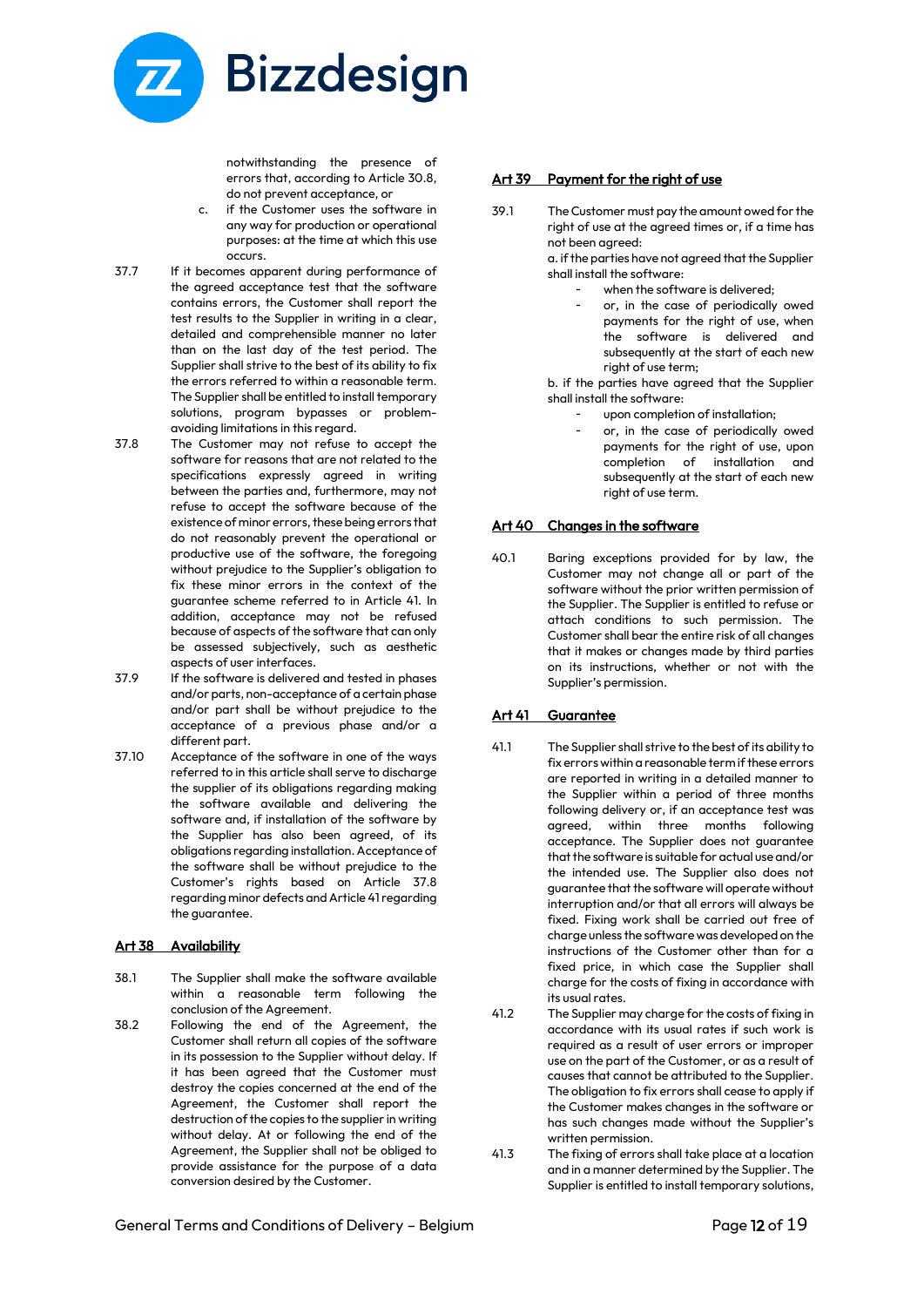

program bypasses or problem-avoiding limitations in the software.

- 41.4 The Supplier is never obliged to recover data that has been corrupted or lost.
- 41.5 The Supplier does not have any obligation whatsoever, of whatever nature or content, with respect to errors reported after the end of the guarantee period referred to in Article 41.1.

#### Art 42 Third-party software

42.1 If and to the extent Supplier makes third-party software available to the Customer when making available (functionality of) the Software Products, the conditions of those third parties apply as regards that software while setting aside the matters agreed between Supplier and the Customer. The Customer accepts the aforementioned third-party conditions provided Supplier has notified the Customer in writing or electronically of the applicability of the relevant conditions. Supplier hereby informs the Customer of these conditions by referring the Customer to the following Internet address where the conditions applied by the various third parties can be found: [http://www.bizzdesign.com/license](http://www.bizzdesign.com/license-agreement/3rd-party-software)[agreement/3rd-party-software.](http://www.bizzdesign.com/license-agreement/3rd-party-software) Said third-

party conditions are subject to change. The Customer therefore has to check on a regular basis whether new versions of the conditions have become available, which will then apply.

- 42.2 If and to the extent the aforementioned thirdparty conditions are considered to not apply in the relationship between the Customer and Supplier for any reason whatsoever or if they are declared inapplicable, these general terms and conditions will apply between Supplier and the Customer concerning the use of the software.
- 42.3 Supplier can never be held liable concerning the use and maintenance of the third-party software in excess or in deviation from what applies in the relationship between Supplier and the relevant supplier of that Application.

## **Chapter 5. Development of software and websites**

The provisions of this 'Development of software and websites' chapter shall apply in addition to the general provisions and the provisions of the Provision of services' chapter if the Supplier designs and/or develops software and/or a website for the Customer and possibly installs the software and/or website.

#### Art 43 Specifications and development of software/a website

43.1 If specifications or a design of the software or website to be developed have not already been provided prior to the conclusion of the Agreement or are not provided when the Agreement is concluded, the parties shall in

consultation specify, in writing, the software or website to be developed and the manner in which the development is to be carried out.

- 43.2 The Supplier shall develop the software and/or website with due care in accordance with the expressly agreed specifications or design and, if applicable, having regard to the project organisation, methods, techniques and/or procedures agreed in writing with the Customer. The Supplier may require that the Customer agree to the specifications or design in writing prior to commencement of the development work.
- 43.3 If the parties use a development method based on iterative design and/or development of the software or parts of the software or website or parts of the website (Scrum, for example), the parties shall accept that, at the start, the work shall not be performed on the basis of complete or fully detailed specifications, and also that specifications, which may or may not have been agreed on commencement of the work, may be changed, in consultation and with due observance of the project approach that forms part of the development method concerned, during the performance of the Agreement. During the performance of the Agreement, the parties shall make decisions in consultation regarding the specifications that shall apply in the subsequent phase of the project (a time box, for example) and/or in the subsequent, constituent development process. The Customer accepts the risk that the software and/or the website may not necessarily meet all specifications. The Customer shall ensure that relevant end users permanently and actively contribute and cooperate with respect to, among other things, testing and (further) decision-making, and that the contributions and cooperation of these end users is supported by the Customer's organisation. The Customer guarantees that the employees whom it deploys and who are appointed to key positions shall have the decision-making powers required for these positions. The Customer guarantees expeditiousness with respect to the progressrelated decisions that it must make during the performance of the Agreement. If the Customer fails to make clear progress-related decisions in a timely manner in accordance with the project approach that forms part of the development method concerned, the Supplier shall be entitled, though not obliged, to make the decisions that it deems to be appropriate.
- 43.4 The provisions of Article 37.1, Articles 37.4 up to and including 37.8 and Article 41.1 shall not apply if the parties use a development method as referred to in Article 43.3. The customer shall accept the software and/or website in the state that it is in at the end of the last development phase ('as is, where is'). The Supplier shall not be obliged to fix errors after the last development phase unless otherwise agreed in writing.
- 43.4 In the absence of specific agreements on the matter, the Supplier shall commence the design and/or development work within a term that it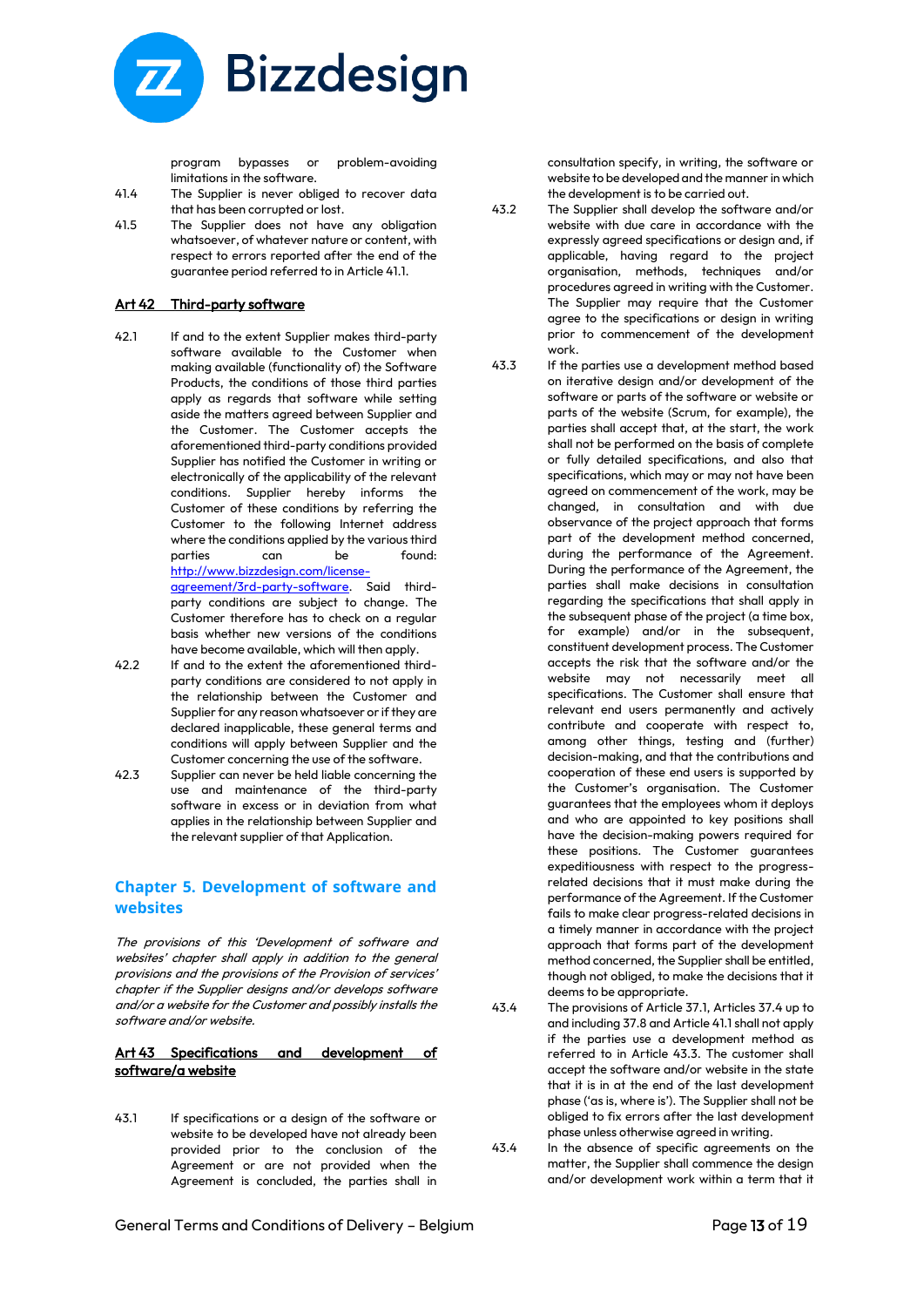

deems reasonable following the conclusion of the Agreement.

- 43.5 If so requested, the Customer shall make it possible for the Supplier to perform work outside the usual working days and working hours at the office or location of the Customer.
- 43.6 The Supplier's performance obligations with respect to the development of a website do not include making a content management system available.
- 43.7 The Supplier's performance obligations do not include maintaining the software and/or the website, and/or providing support to users and/or administrators of the software and/or the website. If, contrary to the foregoing, the Supplier must also perform maintenance work and/or provide support, the Supplier may require that the customer enter into a separate, written contract for the purpose. The Supplier shall charge for this work in accordance with the Supplier's usual rates.

#### Art 44 Delivery, installation and acceptance

- 44.1 The provisions of Article 35 concerning delivery and installation apply mutatis mutandis.
- 44.2 Unless, pursuant to the Agreement, the Supplier must host the software and/or website on its own computer system for the Customer, the Supplier shall deliver the website to the Customer on a data carrier and in a form determined by the Supplier, or shall make the software and/or website available to the Customer online.
- 44.3 The provisions of Article 37 of these general terms and conditions concerning acceptance apply mutatis mutandis.

## Art 45 Right of use

- 45.1 The Supplier shall make the software and/or website developed on the instructions of the Customer and any associated user documentation available to the Customer for use.
- 45.2 The source code of the software and the technical documentation prepared during development of the software shall only be made available to the Customer if this has been agreed in writing, in which case the Customer shall be entitled to make changes to the software.
- 45.3 The Supplier is not obliged to make available the support software and program or data libraries required for the use and/or maintenance of the software.
- 45.4 The provisions of Article 34 concerning right of use and restrictions on use apply mutatis mutandis.
- 45.5 No restrictions on use of the software and/or website shall apply to the customer, contrary to the stipulation of Article 45.4, only if the content of the written contract expressly shows that all design and development costs shall fully and exclusively be borne by the Customer.

## Art 46 Payment

- 46.1 In the absence of an agreed payment schedule, all amounts that relate to the design and development of software and/or websites shall be payable each calendar month in arrears.
- 46.2 The price for the development work includes the payment for the right to use the software or website during the term of the Agreement.
- 46.3 The payment for the development of the software does not include a payment for support software and program and data libraries, and any installation services and any modification and/or maintenance of the software required by the Customer. The payment also does not include the provision of support to users of the software.

# Art 47 Guarantee

- 47.1 The provisions of Article 41 concerning the guarantee apply mutatis mutandis.
- 47.2 The Supplier does not guarantee that the website that it has developed functions well with all (new versions of) web browser types and possibly other software. The Supplier also does not guarantee that the website functions well with all types of equipment.

# **Chapter 6. Software maintenance and support**

The provisions of this 'Software maintenance and support' chapter shall apply in addition to the general provisions of these general terms and conditions and the provisions of the 'Provision of services' chapter if the Supplier performs services in the field of software maintenance and support in the use of software.

## Art 48 Support and Maintenance services

- 48.1 If agreed, the Supplier shall perform maintenance work with respect to the software specified in the Agreement. The maintenance obligation includes fixing errors in the software within the meaning of Article 37.3 and, exclusively if agreed in writing, making new versions of the software available in accordance with Article 50.
- 48.2 The Customer must report errors discovered in the software in detail. Following receipt of the report, the Supplier shall strive to the best of its ability to fix errors and/or implement improvements in later, new versions of the software in accordance with its usual procedures. Depending on the urgency and the Supplier's version and release policy, the results shall be made available to the Customer in a manner and within a term determined by the supplier. The Supplier is entitled to install temporary solutions, program bypasses or problem-avoiding limitations in the software. The Customer shall itself install, organise, parameterise and tune the corrected software or the new version of the software made available, and, if necessary, modify the equipment and operating environment used.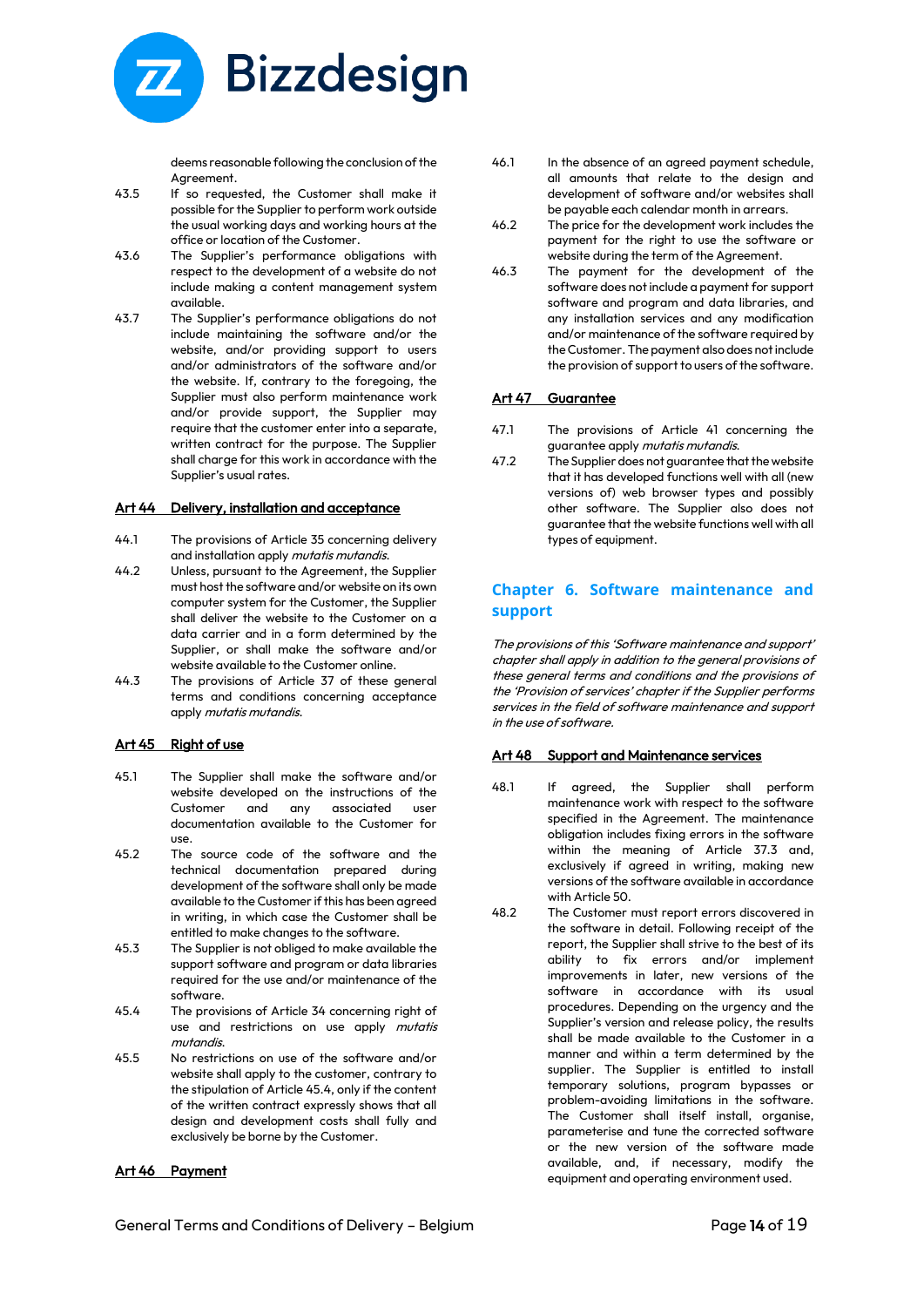

- 48.3 The provisions of paragraphs 41.3 and 41.4 apply mutatis mutandis.
- 48.4 If the Supplier performs maintenance work online, the Customer shall promptly ensure that a proper infrastructure and network facilities are in place.
- 48.5 The Customer shall extend the cooperation required by the Supplier in the context of maintenance, including temporarily ceasing use of the software and making a backup of all data.
- 48.6 If the maintenance work relates to software that was not supplied to the Customer by the Supplier, the Customer, if the Supplier believes this is necessary or desirable for the maintenance work, shall make the source code and the technical (development) documentation of the software, including data models, designs, change logs and the like, available. The Customer guarantees that it is entitled to make the aforementioned items available. The Customer grants the Supplier the right to use and change the software, including the source code and technical (development) documentation, in the context of performing the agreed maintenance work.
- 48.7 The maintenance work performed by the Supplier does not affect the Customer's own responsibility for managing the software, including checking the settings and the way in which the results arising from operating the software are used. The Customer shall itself install, organise, parameterise and tune the software and support software required and, if necessary, modify the equipment, other software and support software and operating environment used in this regard, and effect the interoperability that it desires.
- 48,8 The Customer is obliged to comply strictly at all times with the documentation, regulations and instructions made available by Supplier. The right to Support and Maintenance lapses if the Customer fails to do so. In such cases, Supplier can provide Support and Maintenance to the Customer as yet against Supplier's rates that apply at that time. Once the Customer complies with the requirements again, Support can be provided again on the basis of the underlying agreement.
- 48.9 Any obligation on the part of Supplier to provide Support and Maintenance lapses if the Customer makes changes or has changes made to the Software Products without the approval of Supplier.
- 48.10 In the event changes are caused by a disease (such as a virus, logic bomb, Trojan horse etc.) Supplier will provide Support and Maintenance in accordance with the underlying agreement, however. This will take place against Supplier's rates that apply at that time.
- 48.11 Supplier can provide Support, Maintenance or other services that have not been agreed expressly, to the Customer if it expressly commits that it will do so. This will take place against Supplier's rates that apply at that time.
- 48,12 If the services provided by the Supplier under the Agreement include the provision of support to users and/or administrators of the software, the Supplier shall provide, by telephone or email, advice on the use and functioning of the software specified in the contract. The Supplier may set conditions with respect to the qualifications and the number of persons eligible for support. The Supplier shall handle properly substantiated requests for support within a reasonable term in accordance with its usual procedures. The Supplier does not guarantee the accuracy, completeness or timeliness of replies or the support offered. Support services shall be performed on working days during the Supplier's usual business hours.
- 48.13 If the services provided by the supplier under the contract include the provision of standby services, the Supplier shall ensure that one or more staff members are available on the days and during the times specified in the Agreement. The Customer shall in this case be entitled in the event of urgency to call in the support of staff members on standby if there is a serious malfunction in the operation of the software. The Supplier does not guarantee that all malfunctions will be repaired speedily.
- 48.14 The maintenance and other agreed services as referred to in this chapter shall be performed as from the date on which the contract is concluded, unless the parties have agreed otherwise in writing.

## Art 49 Location of support and maintenance

- 49.1 Support, Maintenance or other activities are performed at Supplier's location or by means of Remote Support. Activities will only be performed at the Customer's location if there is no other option.
- 49.2 The Customer is obliged to cooperate as much as possible in the Support provided by Supplier and to deliver the required materials and information. For this purpose, the Customer is required to save the logging reports and to allow Supplier to inspect these and to provide copies thereof upon request.
- 49.3 If Supplier declares that it is willing to do so, it may assess documents or files sent to it by the Customer and issue advice in respect thereof. This takes place for the risk of the Customer, however. Any liability on the part of Supplier is excluded in this connection. The aforementioned activities may be performed against payment if Supplier indicates this. Supplier's rates that apply at that time will apply if that is the case.

## Art 50 New versions of software

50.1 Maintenance shall include making new versions of the software available only if and insofar as this has been agreed in writing. If maintenance includes making new versions of the software available, they shall be made available at the Supplier's discretion.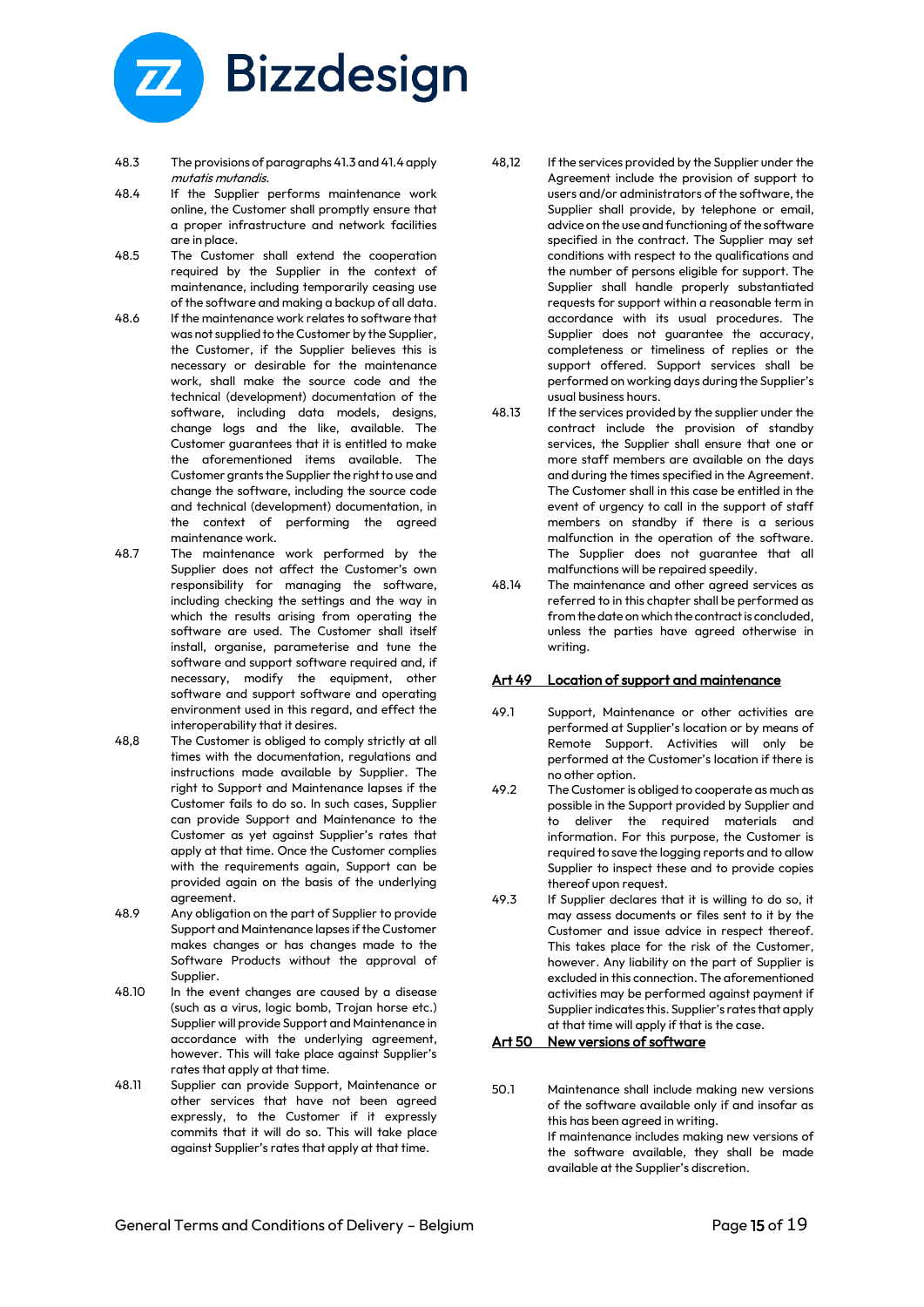

- 50.2 Three months after an improved version has been made available, the Supplier shall no longer be obliged to fix errors in the previous version and to provide support and/or perform maintenance work with respect to a previous version.
- 50.3 The Supplier may require that the Customer enter into a further written contract with the Supplier for a version with new functionality and that a further payment be made for this this version. The Supplier may incorporate functionality from a previous version of the software in unaltered form, but does not guarantee that each new version includes the same functionality as the previous version. The supplier is not obliged to maintain, modify or add certain features or functionalities of the software specifically for the customer.
- 50.4 The Supplier may require that the Customer modify its system (equipment, software and the like) if doing so is necessary for the proper functioning of a new version of the software.

## Art 51 Payment

- 51.1 In the absence of an expressly agreed payment schedule, all amounts that relate to the maintenance of the software and the other services as referred to in this chapter and laid down in the Agreement shall be payable each calendar month in advance.
- 51.2 Amounts relating to the maintenance of the software and the other services as referred to in this chapter and laid down in the Agreement shall be payable from the moment of commencement of the Agreement. The payment for maintenance and other services shall be due regardless of whether or not the Customer is using the software or exercising the option of maintenance or support.

# **Chapter 7. Advice and consultancy**

The provisions of this 'Advice and consultancy' chapter shall apply in addition to the general provisions of these general terms and conditions and the provisions of the 'Provision of services' chapter if the Supplier provides services in the field of advice and consultancy.

#### Art 52 Performance of advisory and consultancy services

- 52.1 Supplier offers Certification and Consultancy in line with the Software Products.
- 52.2 Providing Certification is exclusively reserved for Supplier. The Customer is not allowed to provide or receive from third parties Certification concerning Supplier's Software Products. .
- 52.3 The completion time of an assignment in the field of advice and consultancy depends on various factors and circumstances, such as the quality of the data and information provided by the Customer and the cooperation of the Customer and relevant third parties. Unless otherwise

agreed in writing, therefore, the Supplier shall not commit to an assignment completion time in advance.

- 52.4 The Supplier's services shall only be performed on the Supplier's usual working days and during the Supplier's usual business hours.
- 52.5 The use that the Customer makes of advice and/or a consultancy report issued by the Supplier shall always be at the Customer's risk. The onus to prove that the advisory and consultancy services or the way in which they are performed are not in conformance with that which has been agreed in writing or may be expected from a competent supplier acting reasonably is entirely on the Customer, without prejudice to the Supplier's right to furnish evidence to the contrary through all means.
- 52.6 Without the Supplier's prior written permission, the Customer may not disclose the Supplier's way of working, methods and techniques and/or the content of the Supplier's advice or reports to third parties. The Customer may not provide the Supplier's advice or reports to a third party or otherwise make the Supplier's advice or reports public.

## Art 53 Reporting

53.1 The Supplier shall periodically inform the Customer, in the manner agreed in writing, about the performance of the work. The Customer shall inform the Supplier in advance and in writing about circumstances of importance or circumstances that could be of importance to the Supplier, such as the manner of reporting, the issues to be addressed, the Customer's prioritisation, the availability of resources and personnel of the Customer, and special facts or circumstances or facts or circumstances of which the Supplier is possibly unaware.

The Customer shall ensure that the information provided by the Supplier is further disseminated and noted within the Customer's organisation and that it is assessed partly on the basis of this inspection, and shall inform the supplier about this inspection and assessment.

## Art 54 Payment

54.1 In the absence of an expressly agreed payment schedule, all amounts that relate to the services provided by the Supplier as referred to in this chapter shall be payable each calendar month in arrears.

# **Chapter 8. On site services**

The provisions of this 'On site services' chapter shall apply in addition to the general provisions of these general terms and conditions and the provisions of the 'Provision of services' chapter if the one or more of Supplier's employees would perform services on site with the Customer.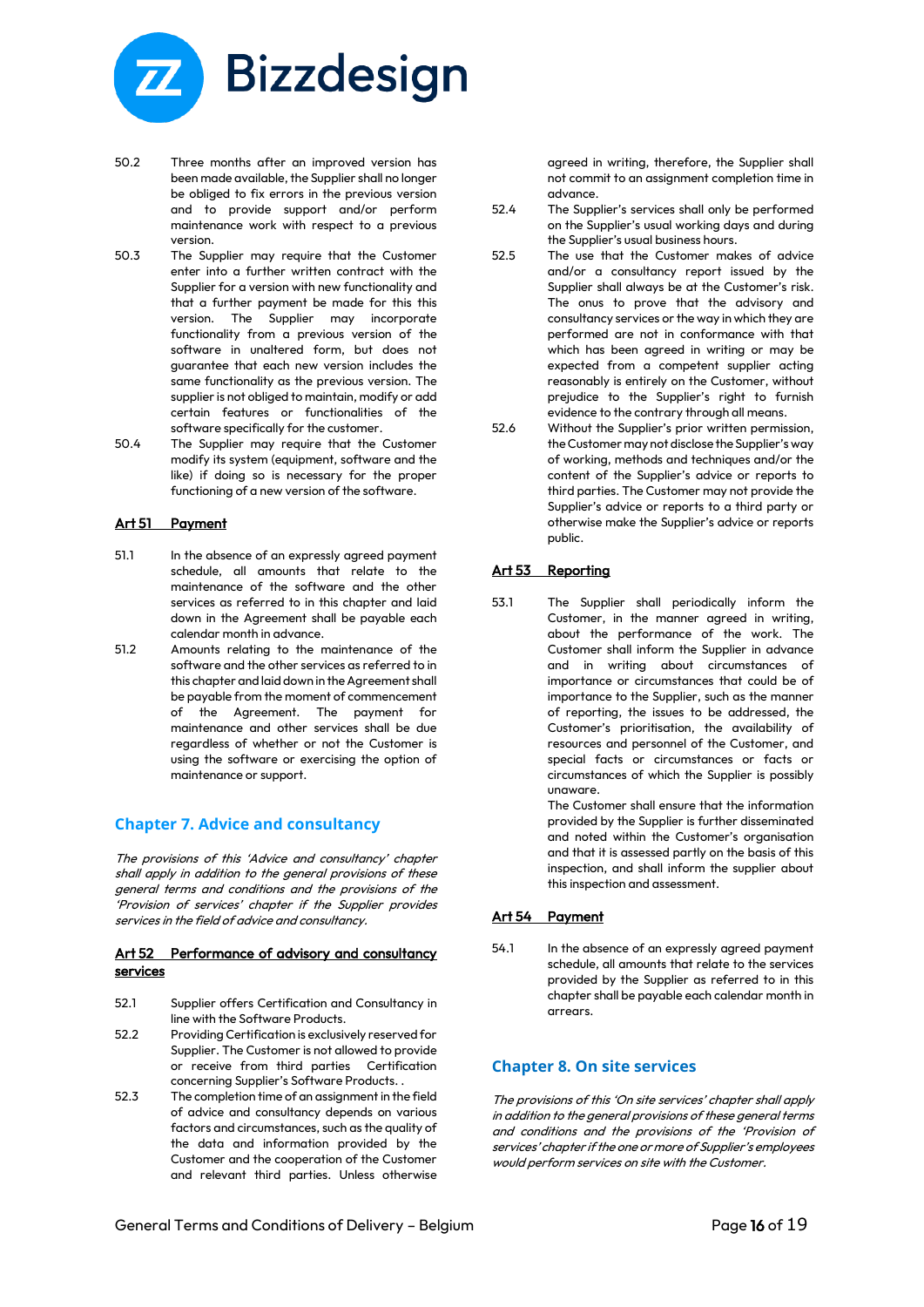

#### Art 55 On site services

- 55.1 The employee specified in the Agreement shall perform work on site with the Customer. The results of the work are at the Customer's risk. Unless otherwise agreed in writing, the employee shall work for 40 hours a week during the Supplier's usual working days.
- 55.2 The Customer may only deploy the employee to perform work other than the agreed work if the Supplier has agreed to the performance of that other work in advance and in writing. The Customer may only give the employee instructions of a technical nature related to the work to be performed and of practical nature related to the organisation of customer's site.
- 55.3 The Supplier shall endeavour to ensure that the employee remains available to perform work for the duration of the Agreement during the agreed days, except in the event of illness or if the employee leaves the Supplier's employment. Also if the Agreement has been entered into with a view to performance by one particular person, the Supplier shall always be entitled to replace this person with one or more persons who have the same qualifications.
- 55.4 The Customer shall be entitled to request that the employee be replaced (i) if he demonstrably fails to meet the expressly agreed quality requirements and the Customer makes this known to the Supplier, with substantiation, within three working days following commencement of the work, or (ii) in the event of prolonged illness on the part of the employee or if the employee leaves the Supplier's employment. The Supplier shall handle such a request without delay as a matter of priority. The Supplier does not guarantee that replacement is always possible. If replacement is not possible or is not possible promptly, the Customer's rights with respect to further performance of the Agreement shall cease to have effect, as shall all claims of the Customer due to non-performance of the Agreement. The Customer's payment obligations with respect to the work performed shall continue to apply fully.

#### Art 56 Term of the On site contract

56.1 In derogation from the provisions of Article 7 of these general terms and conditions, if nothing has been agreed between the parties regarding the term of the on site services contract, the on site services contract shall be an open-ended one, in which case a notice period of one calendar month following any initial term shall apply for each party. Notice of termination must be given in writing.

#### Art 57 Length of the working week, working hours and working conditions

57.1 The working hours, rest periods and length of the working week of the employee shall be the same as the Customer's usual working hours, rest periods and length of the working week. The Customer guarantees that the working hours, rest periods and length of the working week are in compliance with relevant legislation and regulations.

- 57.2 The Customer shall inform the Supplier about an intended temporary or permanent closure of its company or organisation.
- 57.3 The Customer is obliged towards the Supplier and the employee to comply with relevant legislation and regulations pertaining to workplace safety and working conditions.

#### Art 58 Overtime pay and travel time

- 58.1 If, on the instructions or at the request of the Customer, the employee works more hours per day than the agreed or usual number of working hours or works on days other than the Supplier's usual working days, the Customer shall owe the agreed overtime rate for these hours or, in the absence of an agreed overtime rate, the Supplier's usual overtime rate. If so requested, the Supplier shall inform the Customer about the current overtime rates.
- 58.2 Costs and travel time shall be charged to the Customer in accordance with the Supplier's usual rules and standards. If so requested, the Supplier shall inform the customer about the usual rules and standards in place for the purpose.

#### Art 59 Recipients' liability and other liability

- 59.1 The Supplier shall ensure that amounts payable in relation to the employee under the Agreement with the Customer in terms of payroll tax, social insurance contributions and turnover tax are paid on time and in full. The Supplier indemnifies the Customer against any and all claims of the tax authorities or agencies tasked with implementing social insurance legislation pursuant to the Agreement with the Customer, subject to the condition that the Customer immediately informs the Supplier in writing about the existence and content of the claim and leaves the settlement of the claim, including any arrangements made in this regard, entirely to the Supplier. The Customer shall provide the powers of attorney and information required to the Supplier and assist the Supplier to defend itself, if necessary in the name of the Customer, against such claims.
- 59.2 The Supplier does not accept any liability for the quality of the results produced by work performed on site of the Customer.

## **Chapter 9. Education and training**

The provisions of this 'Education and training' chapter shall apply in addition to the general provisions of these general terms and conditions and the provisions of the 'Provision of services' chapter if the Supplier provides services, under whatever name and in any manner whatsoever (for example in electronic form), in the field of education,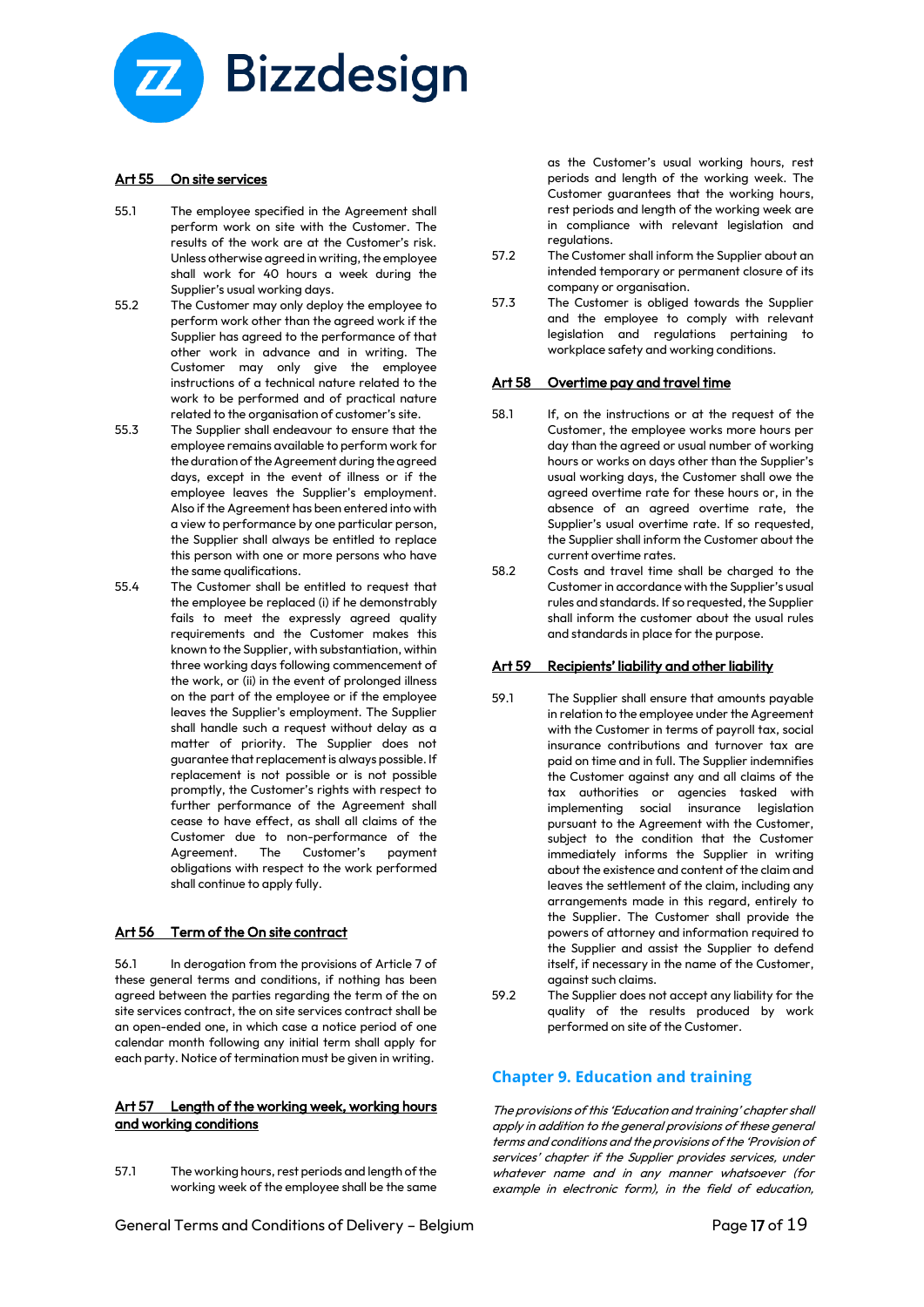

training, workshops, seminars and the like (hereinafter referred to as 'training course' ).

#### Art 60 Performance of training services

60.1 Supplier offers Training in line with the Software Products.

60.2 Providing Training is exclusively reserved for Supplier. The Customer is not allowed to provide or receive from third parties Training concerning Supplier's Software Products. Supplier has the right to have its own employees trained by its employees.

#### Art 61 Registration and cancellation

- 61.1 A course must be registered for in writing. Registration is binding following its confirmation by the Supplier.
- 61,2 The Customer is responsible for the choice and suitability of the training course for the participants. A lack of prior knowledge on the part of a participant does not affect the Customer's obligations under the Agreement. The Customer may replace a training course participant with another participant with the Supplier's prior written permission.
- 61.3 If, in the opinion of the Supplier, the number of registrations is a reason for doing so, the Supplier shall be entitled to cancel the training course, to combine it with one or more training courses or provide it at a later date. The Supplier reserves the right to change the location of the training course. The Supplier is entitled to change the training course in organisational terms and in terms of content.
- 61.4 The consequences of cancellation of participation in a training course by the Customer or participants are governed by the Supplier's usual rules. A cancellation must always be effected in writing prior to the training course or the part of the training course concerned. Cancellation or non-attendance does not affect the Customer's obligations under the Agreement.

## Art 62 Provision of the training course

- 62.1 The Customer accepts that the supplier determines the content and depth of the training course.
- 62.2 The Customer shall inform the participants about the obligations under the Agreement and the rules of conduct and other rules prescribed by the Supplier for participation in the training course, and shall ensure compliance with these obligations and rules.
- 62.3 If the Supplier uses its own equipment or software to provide the training course, it does not guarantee that this equipment or software is free of errors and will function without interruption.

If the Supplier provides the training course at the Customer's location, the Customer shall ensure

the availability of properly operating equipment and software.

- 62,4 Administering an examination or test does not form part of the Agreement.
- 62.5 The Customer shall owe a separate payment for the documentation, training materials or training resources made available or produced for the training course.

The preceding stipulation also applies to any certificates of training or copies of such certificates.

62.6 If the training course is provided on the basis of e-learning, the provisions of the 'Software as a Service (SaaS)' chapter shall apply mutatis mutandis to the greatest extent possible.

## Art 63 Price and payment

63.1 The Supplier may require that the Customer pay the amounts owed prior to the start of the training course. The Suppler may exclude participants from the training course if the Customer fails to ensure

payment on time, without prejudice to the other rights of the Supplier.

63.2 Unless the Supplier has expressly indicated that the training course is exempt from VAT within the meaning of Section 11 of the Turnover Tax Act 1968, the Customer shall also owe VAT on the payment. The Supplier shall be entitled to adjust its prices following the conclusion of the Agreement in the event of a change in the VAT regime for training courses established under or pursuant to the law.

## **Chapter 10. Hosting**

The provisions of this 'Hosting' chapter shall apply in addition to the general provisions of these general terms and conditions and the provisions of the 'Provision of services' chapter if the Supplier provides services, under whatever name, in the field of hosting and related services.

#### Art 64 Hosting services

- 64.1 The Supplier shall perform the hosting services agreed with the Customer.
- 64.2 If the Agreement's object is to make disk space of equipment available, the Customer shall not exceed the agreed disk space unless the Agreement expressly provides for the consequences of doing so. The Agreement shall include making disk space available on a server specifically reserved for the Customer only if this has been expressly agreed in writing. All use of disk space, data traffic and other loading of systems and infrastructure shall be limited to the maximums agreed between the parties. The data traffic that is not used by the Customer in a given period may not be transferred to a subsequent period. If the agreed maximums are exceeded, the Supplier shall charge an additional amount in accordance with the usual rates.